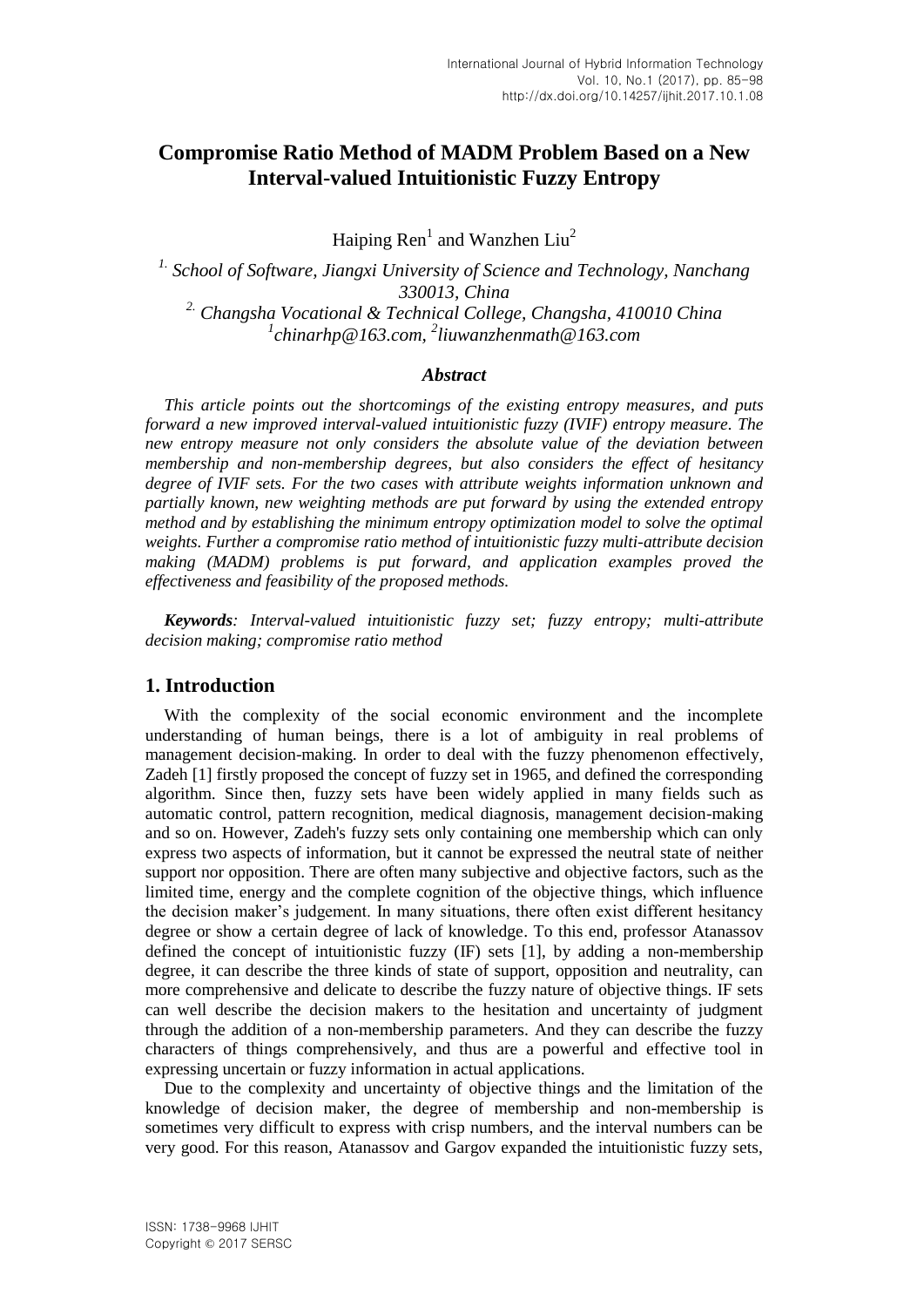and propose the concept of IVIF sets [2]. By interval numbers depicting the membership and non-membership degree, IVIF sets are more attractive than IF sets and can easily be quantified and execrated by decision-makers. IVIF sets are already widely applied in management decision problems [3-5].

In information theory, entropy is a measure of the average uncertainty. Zadeh [6] first introduced the concept of entropy into the fuzzy events in 1968, and then developed and gave the definition of fuzzy entropy. Luca De and Termini [7] was firstly constructed the concept of fuzzy entropy. Fuzzy entropy is an important information measure, which is applied in many fields such as MADM, image segmentation and pattern recognition [8- 10]. Intuitionistic fuzzy sets have to be considered in two aspects [11]: the degree of uncertainty and the unknown degree, and the degree of uncertainty is represented by the degree of hesitation. Since the IVIF sets are a natural generalization of IF sets, the construction study of interval valued intuitionistic fuzzy entropy needs to consider the uncertainty and the unknown degree.

By analyzing the existing interval valued intuitionistic fuzzy entropy measure, we find that some scholars have proposed the influence of the fuzzy entropy formula of the intuitionistic fuzzy entropy on the interval valued intuitionistic fuzzy uncertainty. In this section, we will develop a new IVIF entropy measure which not only considers the absolute value of the deviation between membership and non-membership degrees, but also considers the effect of hesitancy degree of IVIF sets. For the two cases with attribute weights information unknown and partially known, new weighting methods are put forward by using the extended entropy method and by establishing the minimum entropy optimization model to solve the optimal weights. Further a compromise ratio method of intuitionistic fuzzy MADM problems is developed.

The organization of this paper is as follows: In Section 2, we recall some concepts and notations of IVIF sets. Section 3 firstly analyses the shortcoming of existing entropy measures and then puts forward a new IVIF entropy measure. Section 4 develops a new MADM methods based on the proposed IVIF entropy and the concept of compromise ratio method. Section 5 illustrates the effectiveness and feasibility of the proposed method. Finally, the conclusions are provided in Section 6.

## **2. Preliminary Knowledge**

In what follows, some basic concepts of IF sets and IVIF sets are introduced to facilitate the discussions. Atanassov proposed the concept of IF sets in 1986, which is defined as in Definition 1.

**Definition 1** [2] Let  $X = \{x_1, x_2, \dots, x_n\}$  be a finite universe of discourse, then

$$
U = \{ \langle x_j, \mu_U(x_j), \nu_U(x_j) \rangle \mid x_j \in X \}
$$
\n(1)

is called an IF set, which assigns to each element  $x_j$  a membership degree  $\mu$ <sub>*U*</sub>( $x_j$ ) and a nonmembership degree  $v_y(x_j)$ .

Here  $\mu_U(x_j) \in [0,1]$ ,  $v_U(x_j) \in [0,1]$  and  $\pi_U(x_j) = 1 - \mu_U(x_j) - v_U(x_j)$  is called the hesitation degree or intuitionistic index of an element  $x_j$  to U. It is the degree of indeterminacy membership of the element  $x_i$  to the IF set U. It is a good tool to reflect the uncertain information, thus it can also help the decision maker to descript the fuzzy information. Obviously,  $0 \le \pi_U(x_j) \le 1$  for every  $x_j \in X$ . And if  $\pi_U(x_j) = 0$ , then the IF set U is reduced to a fuzzy set, *i.e.*,  $U = \{ \langle \mu_U(x_j), 1 - \mu_U(x_j) \rangle | x_j \in X \}$ .

In some situation, it is very difficult to use crisp numbers to express  $\mu_U(x_j)$  and  $\nu_U(x_j)$ precisely for the complexity and uncertainties of the objective things. But we can use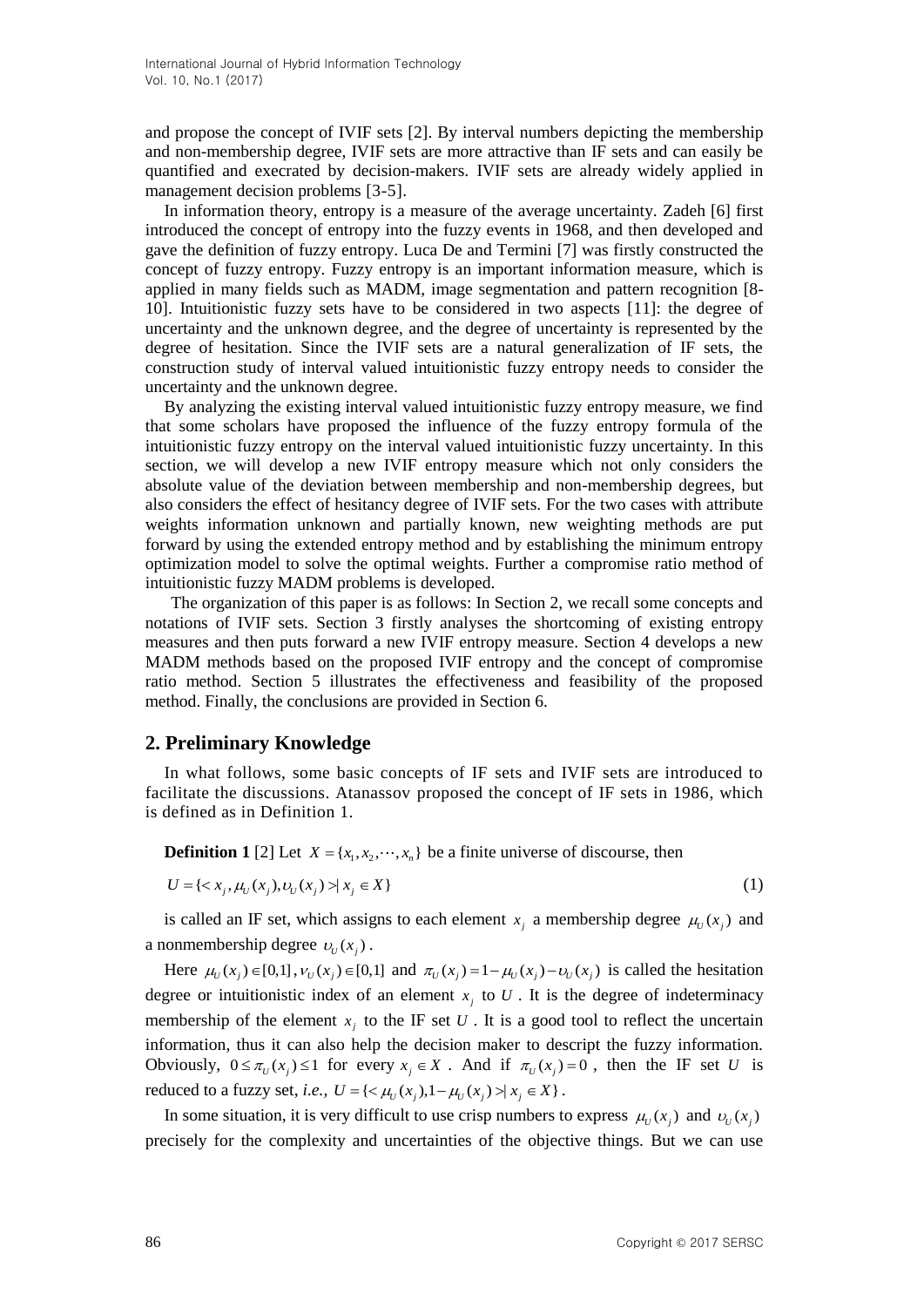intervals to express them. So, Atanassov and Gargov extended the IF set to the IVIF set in 1989, and gave the definition of the IVIFS as in Definition 2.

**Definition 2** [2] Let 
$$
X = \{x_1, x_2, \dots, x_n\}
$$
 be a finite universe of discourse, then  
\n
$$
\tilde{U} = \{ \langle x_j, \tilde{\mu}_{\tilde{U}}(x_j), \tilde{\nu}_{\tilde{U}}(x_j) \rangle | x_j \in X \}
$$
\n(2)

is called an IVIF set, where  $\tilde{\mu}_{\tilde{U}}(x_j)$  and  $\tilde{\nu}_{\tilde{U}}(x_j)$ are intervals, where  $\tilde{\mu}_{\tilde{U}}(x_j) = [\mu_{\tilde{U}}^-(x_j), \mu_{\tilde{U}}^+(x_j)]$  and  $\tilde{\nu}_{\tilde{U}}(x_j) = [\nu_{\tilde{U}}^-(x_j), \nu_{\tilde{U}}^+(x_j)]$ . The element  $\langle x_j, \tilde{\mu}_{\tilde{U}}(x_j), \tilde{\nu}_{\tilde{U}}(x_j) \rangle$  is called an IVIF number [12]. The hesitation degree of an IVIF number  $(\tilde{\mu}_{\tilde{U}}(x_j), \tilde{\nu}_{\tilde{U}}(x_j))$  can be defined as  $\tilde{\pi}_{\tilde{U}}(x_j) = [\pi_{\tilde{U}}(x_j), \pi_{\tilde{U}}^+(x_j)]$ , where  $\pi_{\bar{U}}^-(x_j) = 1 - \mu_{\bar{U}}^+(x_j) - \nu_{\bar{U}}^+(x_j)$  and  $\pi_{\bar{U}}^+(x_j) = 1 - \mu_{\bar{U}}^-(x_j) - \nu_{\bar{U}}^-(x_j)$ , for all  $x_j \in X$ .

We briefly denote an IVIF number  $\langle \tilde{\mu}_{\tilde{U}}(x_j), \tilde{\nu}_{\tilde{U}}(x_j) \rangle$  by  $\tilde{A} = \langle \tilde{\mu}_{\tilde{A}}, \tilde{\nu}_{\tilde{A}} \rangle$  or  $\tilde{A} = <\tilde{\mu}_{\tilde{A}}, \tilde{\nu}_{\tilde{A}}, \tilde{\pi}_{\tilde{A}}>, \text{where}$ 

$$
\tilde{\mu}_{\tilde{A}} = [\mu_{\tilde{A}}^-, \mu_{\tilde{A}}^+] \subset [0,1], \tilde{\nu}_{\tilde{A}} = [\nu_{\tilde{A}}^-, \nu_{\tilde{A}}^+] \subset [0,1], \mu_{\tilde{A}}^+ + \tilde{\nu}_{\tilde{A}}^+ \le 1
$$
\n(3)

$$
\tilde{\pi}_{\tilde{A}} = [\pi_{\tilde{A}}^-, \pi_{\tilde{A}}^+] \subset [0, 1], \pi_{\tilde{A}}^- = 1 - \mu_{\tilde{A}}^+ - \tilde{\nu}_{\tilde{A}}^+, \pi_{\tilde{A}}^+ = 1 - \mu_{\tilde{A}}^- - \tilde{\nu}_{\tilde{A}}^- \tag{4}
$$

**Definition 3** [2] Let  $\tilde{A}_i = \langle \tilde{\mu}_{\tilde{A}_i}, \tilde{\nu}_{\tilde{A}_i} \rangle$  (*i* = 1, 2) be two any IVIF number, then

(1) If  $\mu_{\tilde{A}_1}^-\leq \mu_{\tilde{A}_2}^-, \mu_{\tilde{A}_1}^+\leq \mu_{\tilde{A}_2}^+$  and  $\mu_{\tilde{A}_1}^-\geq \nu_{\tilde{A}_2}^-, \nu_{\tilde{A}_1}^+\geq \nu_{\tilde{A}_2}^+$ , then  $\tilde{A}_1$  is no larger than  $\tilde{A}_2$ , and noted by  $\tilde{A}_1 \leq \tilde{A}_2$ ;

(2) If  $\tilde{A}_1 \leq \tilde{A}_2$  and  $\tilde{A}_1 \geq \tilde{A}_2$ , then  $\tilde{A}_1$  is equal to  $\tilde{A}_2$ , and noted by  $\tilde{A}_1 = \tilde{A}_2$ .

By Definition 3,  $\tilde{A}^* = \{1,1\}$ ,  $[0,0] >$  is the largest IVIF number;  $\tilde{A}^- = \{0,0\}$ ,  $[1,1] >$  is the smallest IVIF number.

**Definition 4.** Let  $\tilde{A} = \{ \langle x_i, \tilde{\mu}_{\tilde{A}}(x_i), \tilde{\nu}_{\tilde{A}}(x_i) \rangle | x_i \in X \}$  and  $\tilde{B} = \{ \langle x_i, \tilde{\mu}_{\tilde{B}}(x_i), \tilde{\nu}_{\tilde{B}}(x_i) \rangle | x_i \in X \}$ be two IVIF sets, then the following operations can be founded in [2]:

(3) The complementary set of  $\tilde{A}$  denoted by  $\tilde{A}^C$ , is  $\tilde{A}^C = \{ \langle x_i, \tilde{v}_{\lambda}(x_i), \tilde{\mu}_{\lambda}(x_i) \rangle | x_i \in X \}$ ; (4)  $\tilde{A} \leq \tilde{B}$  called  $\tilde{A}$  less fuzzy than  $\tilde{B}$ , *i.e.*, for  $\forall x_i \in X$ , If  $\tilde{\mu}_{\tilde{B}}(x_i) \leq \tilde{\nu}_{\tilde{B}}(x_i)$ , then  $\tilde{\mu}_{\tilde{A}}(x_i) \leq \tilde{\mu}_{\tilde{B}}(x_i), \tilde{\nu}_{\tilde{A}}(x_i) \geq \tilde{\nu}_{\tilde{B}}(x_i)$ ; If  $\tilde{\mu}_{\tilde{B}}(x_i) \ge \tilde{\upsilon}_{\tilde{B}}(x_i)$ , then  $\tilde{\mu}_{\tilde{A}}(x_i) \ge \tilde{\mu}_{\tilde{B}}(x_i)$ ,  $\tilde{\upsilon}_{\tilde{A}}(x_i) \le \tilde{\upsilon}_{\tilde{B}}(x_i)$ ,  $\tilde{\upsilon}_{\tilde{B}}(x_i) \ge \tilde{\upsilon}_{\tilde{B}}(x_i)$ .

**Definition 5.** Let  $\tilde{A} = \{ \langle x_i, \tilde{\mu}_{\tilde{A}}(x_i), \tilde{\nu}_{\tilde{A}}(x_i) \rangle | x_i \in X \}$  and  $\tilde{B} = \{ \langle x_i, \tilde{\mu}_{\tilde{B}}(x_i), \tilde{\nu}_{\tilde{B}}(x_i) \rangle | x_i \in X \}$ be two IVIF sets and the weight of  $x_i$  is  $w_i$ . Then the weighted Hamming distance of  $\tilde{A}$ <br>and  $\tilde{B}$  is defined as[12]:<br> $d(\tilde{A}, \tilde{B}) = \frac{1}{4n} \sum_{i=1}^{n} w_i \left[ \left| \mu_A^-(x_j) - \mu_B^-(x_j) \right| + \left| \mu_A^+(x_j) - \mu_B^+(x_j) \right| + \left| \nu_A^$ and  $\tilde{B}$  is defined as[12]:

$$
d(\tilde{A}, \tilde{B}) = \frac{1}{4n} \sum_{j=1}^{n} w_j \Big[ \Big| \mu_A^-(x_j) - \mu_B^-(x_j) \Big| + \Big| \mu_A^+(x_j) - \mu_B^+(x_j) \Big| + \Big| \nu_A^-(x_j) - \nu_B^-(x_j) \Big| + \Big| \nu_A^+(x_j) - \nu_B^+(x_j) \Big| + \Big| \pi_A^+(x_j) - \pi_B^-(x_j) \Big| + \Big| \pi_A^+(x_j) - \pi_B^+(x_j) \Big| \Big]
$$
(5)

In the following discussion, we always suppose that  $IVIFS(SZ)$  is the set of all IVIF sets defined in *X* .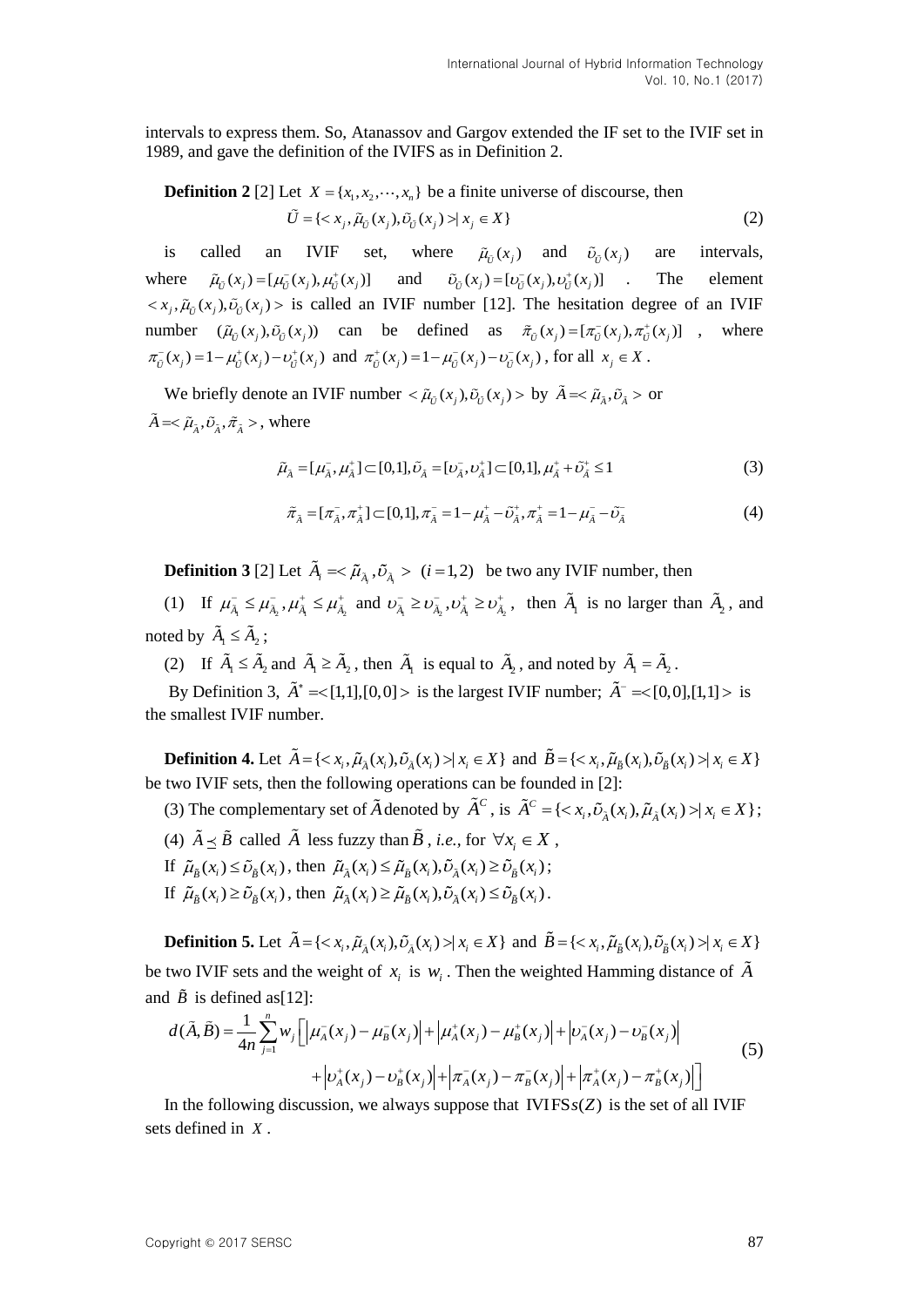**Definition 6** Let  $\tilde{A} = \{ \langle x_i, \tilde{\mu}_{\tilde{A}}(x_i), \tilde{\nu}_{\tilde{A}}(x_i) \rangle | x_i \in X \}$  and  $\tilde{B} = \{ \langle x_i, \tilde{\mu}_{\tilde{B}}(x_i), \tilde{\nu}_{\tilde{B}}(x_i) \rangle | x_i \in X \}$ be two IVIF sets . A map  $E: IVIFSs(Z) \rightarrow [0,1]$  is called the IVIF entropy, if it satisfies the following properties [13]:

- (i)  $E(A) = 0$  if and only if A is a crisp set;
- (ii)  $E(\tilde{A}) = 1$  if and only if  $\tilde{\mu}_{\tilde{A}}(x_i) = \tilde{\nu}_{\tilde{A}}(x_i), \forall x_i \in X$ ;
- (iii)  $E(\tilde{A}) = E(\tilde{A}^c);$
- (iv) If  $\tilde{A} \leq \tilde{B}$ , then  $E(\tilde{A}) \leq E(\tilde{B})$ .

## **3. A New Effective IVIF Entropy**

First we review several already existing IVIF entropy measures in reference. By analyzing the existing IVIF entropy measure, we find that some existing IVIF entropy measures without considering with the influence of the hestiation, such as Vlachos' IVIF entropy [14]:

$$
E_1(A) = 1 - \sqrt{\frac{1}{2n} \sum_{i=1}^n (|\mu_A^-(x_i) - \nu_A^-(x_i)|^2 + |\mu_A^+(x_i) - \nu_A^+(x_i)|^2)}
$$
(6)

and Ye's IVIF entropy [15]:  
\n
$$
E_2(\tilde{A}) = \left\{ \sin \frac{\pi \times [1 + \mu_{\tilde{A}}(x_i) + p \Delta \mu_{\tilde{A}}(x_i) - \nu_{\tilde{A}}(x_i) - p \Delta \nu_{\tilde{A}}(x_i)]}{4} + \sin \frac{\pi \times [1 - \mu_{\tilde{A}}(x_i) - p \Delta \mu_{\tilde{A}}(x_i) + \nu_{\tilde{A}}(x_i) + p \Delta \nu_{\tilde{A}}(x_i)]}{4} - 1 \right\} \times \frac{1}{\sqrt{2} - 1}
$$
\n(7)

where  $\Delta \mu_{\tilde{A}}(x_i) = \mu_{\tilde{A}}^+(x_i) - \mu_{\tilde{A}}^-(x_i)$ ,  $\Delta v_{\tilde{A}}(x_i) = v_{\tilde{A}}^+(x_i) - v_{\tilde{A}}^-(x_i)$ .

**Example 1.** Let  $\tilde{A} = \{0.4, 0.5\}, [0.3, 0.4] >$ ,  $\tilde{B} = \{0.2, 0.3\}, [0.1, 0.2] >$ ,  $\tilde{C} = \{0.6, 0.6\},$ [0.2, 0.2] and  $\tilde{D} = \langle [0.7, 0.7], [0.3, 0.3] \rangle$  be four IVIF numbers. Intuitively, we can see that  $\tilde{B}$  is more fuzzy than  $\tilde{A}$ , and  $\tilde{C}$  is more fuzzy than  $\tilde{D}$ . But  $E_1(\tilde{A}) = E_1(\tilde{B}) = 0.9000$ and  $E_2(\tilde{C}) = E_2(\tilde{D}) = 0.8329$ , which are not consistent with our intuition.

Another scholars considered the influence of hesitation degree in the construction<br>VIF entropy, such as Wei's IVIF entropy [13]:<br> $E_3(\tilde{A}) = \frac{1}{n} \sum_{i=1}^n \frac{2 - |\mu_A(x_i) - \nu_A(x_i)| - |\mu_A(x_i) - \nu_A^+(x_i)| + \pi_A^-(x_i) + \pi_A^+(x_i)}{2 + |\mu_A^-(x_i) - \$ ofIVIF entropy, such as Wei's IVIF entropy [13]:<br> $\approx 1 + \frac{\pi}{2} - |\mu(x) - \mu(x)| - |\mu(x) - \mu(x)| + \pi(x) + \pi(x) + \pi(x)$ 

$$
E_3(\tilde{A}) = \frac{1}{n} \sum_{i=1}^n \frac{2 - |\mu_A(x_i) - \nu_A(x_i)| - |\mu_A^+(x_i) - \nu_A^+(x_i)| + \pi_A^-(x_i) + \pi_A^+(x_i)}{2 + |\mu_A^-(x_i) - \nu_A^-(x_i)| + |\mu_A^+(x_i) - \nu_A^+(x_i)| + \pi_A^-(x_i) + \pi_A^+(x_i)}
$$

and Jin et al's IVIF entropy [16]:  
\n
$$
E_4(\tilde{A}) = \frac{1}{n} \sum_{i=1}^n \frac{\min\{F_Q(\tilde{\mu}_{\tilde{A}}(x_i)), F_Q(\tilde{\nu}_{\tilde{A}}(x_i))\} + \pi_{F_Q(x_i)}}{\max\{F_Q(\tilde{\mu}_{\tilde{A}}(x_i)), F_Q(\tilde{\nu}_{\tilde{A}}(x_i))\} + \pi_{F_Q(x_i)}}
$$
\n(8)

where  $\pi_{F_Q(x_i)} = 1 - F_Q(\tilde{\mu}_\lambda(x_i)) - F_Q(\tilde{\nu}_\lambda(x_i))$ ,  $F_Q(\tilde{a})$  is the Yager's COWA

operator of interval number 
$$
\tilde{a} = [a^-, a^+]
$$
, which has the following form:  
\n
$$
F_Q(\tilde{a}) = \int_0^1 \frac{dQ(y)}{dy} [a^+ - y(a^+ - a^-)] dy.
$$
\n(9)

If  $\lambda = \int_{0}^{1} Q(y) dy$ , then  $F_Q([a^-, a^+]) = \lambda a^+ + (1 - \lambda)a^-$ .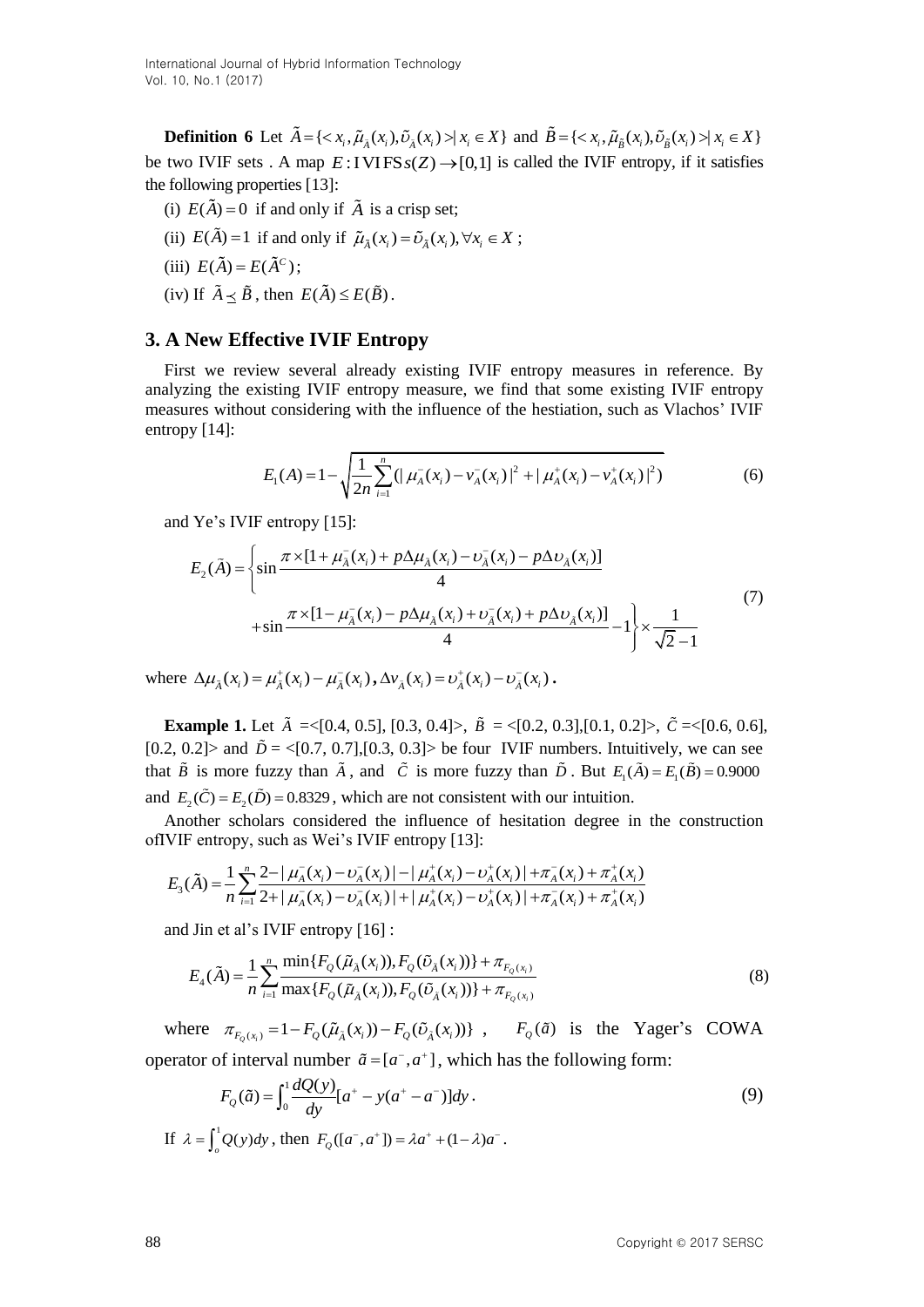**Example 2.** Let us consider two candidates  $\tilde{A}$  and  $\tilde{B}$ , the support ratio of  $\tilde{A}$  = {0.2,0.2},[0.067,0.067} > is 40%, while the support ratio  $\tilde{B}$  = {0.4,0.4},[0.2,0.2} > is 60%, then we will select  $\tilde{B}$  is as the better candidate than  $\tilde{A}$ . This voting result is expressed that  $\tilde{A}$  is more fuzzy than B. We note that, if  $\lambda = 0.5$ , then  $E_4(\tilde{A}) = E_3(\tilde{A})$ . In this case, we can get the result  $E_4(A) = E_4(B)$ , which is not consistent with the true situation.

The main task of this section is to put forward an effective IVIF entropy, which not only considers the absolute value of the deviation between membership and nonmembership degrees, but also considers the effect of hesitancy degree of IVIF sets. Let  $A = \{ \langle x_i, [\mu_{AL}(x_i), \mu_{AU}(x_i)] , [\nu_{AL}(x_i), \nu_{AU}(x_i)] \rangle \}$  and not independent to the deviation between membership and not imbership degrees, but also considers the effect of hesitancy degree of IVIF sets.

set, we define a new information measure of A as follows:<br>  $1 \frac{n}{2} = |u^2(x) - v^2(x)| + |u^2(x) - v^2(x)|$ 

define a new information measure of *A* as follows:  
\n
$$
E(A) = \frac{1}{n} \sum_{i=1}^{n} \cos \frac{|\mu_{AL}^{2}(x_i) - \nu_{AL}^{2}(x_i)| + |\mu_{AU}^{2}(x_i) - \nu_{AU}^{2}(x_i)|}{4}
$$
\n(10)

Equation (8) can also be rewritten as

$$
n_{i=1}^{n} \t 4
$$
  
Equation (8) can also be rewritten as  

$$
E(A) = \frac{1}{n} \sum_{i=1}^{n} \cos \frac{|\left(\mu_{AL}(x_i) - \nu_{AL}(x_i)\right)\left(1 - \pi_{AU}(x_i)\right)| + |\left(\mu_{AU}(x_i) - \nu_{AU}(x_i)\right)\left(1 - \pi_{AL}(x_i)\right)|}{4} \pi
$$
 (11)

From Equation  $(9)$ , we can see that  $E(A)$  not only considers the deviation between membership with nonmembership degrees( i.e.  $\mu_{AL}(x_i) - \nu_{AL}(x_i)$ ,  $\mu_{AU}(x_i) - \nu_{AU}(x_i)$ ), but also considers the hesitancy degree of the IVIF set( i.e.  $\pi_{AL}(x_i)$ ,  $\pi_{AU}(x_i)$ ).

**Theorem 1.** The measure given by Equation (9) is an IVIF entropy.

**Proof.** To prove the measure given by Equation (9) is an IVIF entropy, we only need to prove it satisfies the properties in definition 6. Obviously, for every  $x_i$ , we have:  $0 \leq E(A) \leq 1$ .

(i) Let *A* be a crisp set, *i.e.*, for  $\forall x_i \in X$ , we have  $\tilde{\mu}_A(x_i) = [0,0], \tilde{\nu}_A(x_i) = [1,1]$  or  $\tilde{\mu}_A(x_i) = [1,1], \tilde{\nu}_A(x_i) = [0,0]$ . It is obvious that<br>  $E(A) = 0$ .<br>
If  $E(A) = 0$ , *i.e.*,  $E(A) = \frac{1}{2} \sum_{i=1}^{n} \cos \left| \frac{\mu_{AL}^2(x_i) - \nu_{AL}^2(x_i) + \mu_{AU}^2(x_i) - \nu_{AU}^2(x_i) \right|}{\mu_{AL}^2(x_i) - \mu_{$  $E(A) = 0$ .  $\frac{2}{2}$ , (x, ) –  $v^2$ , (x, ) + |  $\mu^2$ , (x, ) –  $v^2$ 

If 
$$
E(A) = 0
$$
, *i.e.*,  $E(A) = \frac{1}{n} \sum_{i=1}^{n} \cos \frac{|\mu_{AL}^2(x_i) - \nu_{AL}^2(x_i)| + |\mu_{AU}^2(x_i) - \nu_{AL}^2(x_i)|}{4} \pi = 0$ , then

 $\forall x_i \in X$ , we have

 $z_i \in X$ , we have<br>  $\cos \frac{|\mu_{AL}^2(x_i) - \nu_{AL}^2(x_i)| + |\mu_{AU}^2(x_i) - \nu_{AU}^2(x_i)|}{4} \pi = 0$ *AL*  $\mu_{AL}^2(x_i) - \nu_{AL}^2(x_i) + |\mu_{AU}^2(x_i) - \nu_{AU}^2(x_i)| \frac{d\mu_{AU}}{dx} = 0$ ,

thus  $|\mu_{AL}^2(x_i) - \nu_{AL}^2(x_i)| = 1$ ,  $|\mu_{AU}^2(x_i) - \nu_{AU}^2(x_i)| = 1$ then we have  $\tilde{\mu}_A(x_i) = [0,0], \tilde{\nu}_A(x_i) = [1,1]$  or  $\tilde{\mu}_A(x_i) = [1,1], \tilde{\nu}_A(x_i) = [0,0]$ , Therefore *A* is a crisp set.

(ii) Let  $\tilde{\mu}_{\lambda}(x_i) = \tilde{\nu}_{\lambda}(x_i)$ ,  $\forall x_i \in X$ , from Equation (9), we have  $E(A) = 1$ .

Now we assume that 
$$
E(A) = 1
$$
, then for all  $x_i \in X$ , we have:  
\n
$$
\cos \frac{|\mu_{AL}^2(x_i) - \nu_{AL}^2(x_i)| + |\mu_{AU}^2(x_i) - \nu_{AU}^2(x_i)|}{4} \pi = 1,
$$

then  $\frac{|\mu_{AL}^2(x_i) - \nu_{AL}^2(x_i)| + |\mu_{AU}^2(x_i) - \nu_{AU}^2(x_i)|}{\mu} = 0$ 4  $\mu_{AL}^2(x_i) - \nu_{AL}^2(x_i) + |\mu_{AU}^2(x_i) - \nu_{AU}^2(x_i)| = 0$ , we can obtain the conclusion  $\mu_{AL}(x_i) = \nu_{AL}(x_i)$ ,  $\mu_{AU}(x_i) = \nu_{AU}(x_i)$  for all  $x_i \in X$ .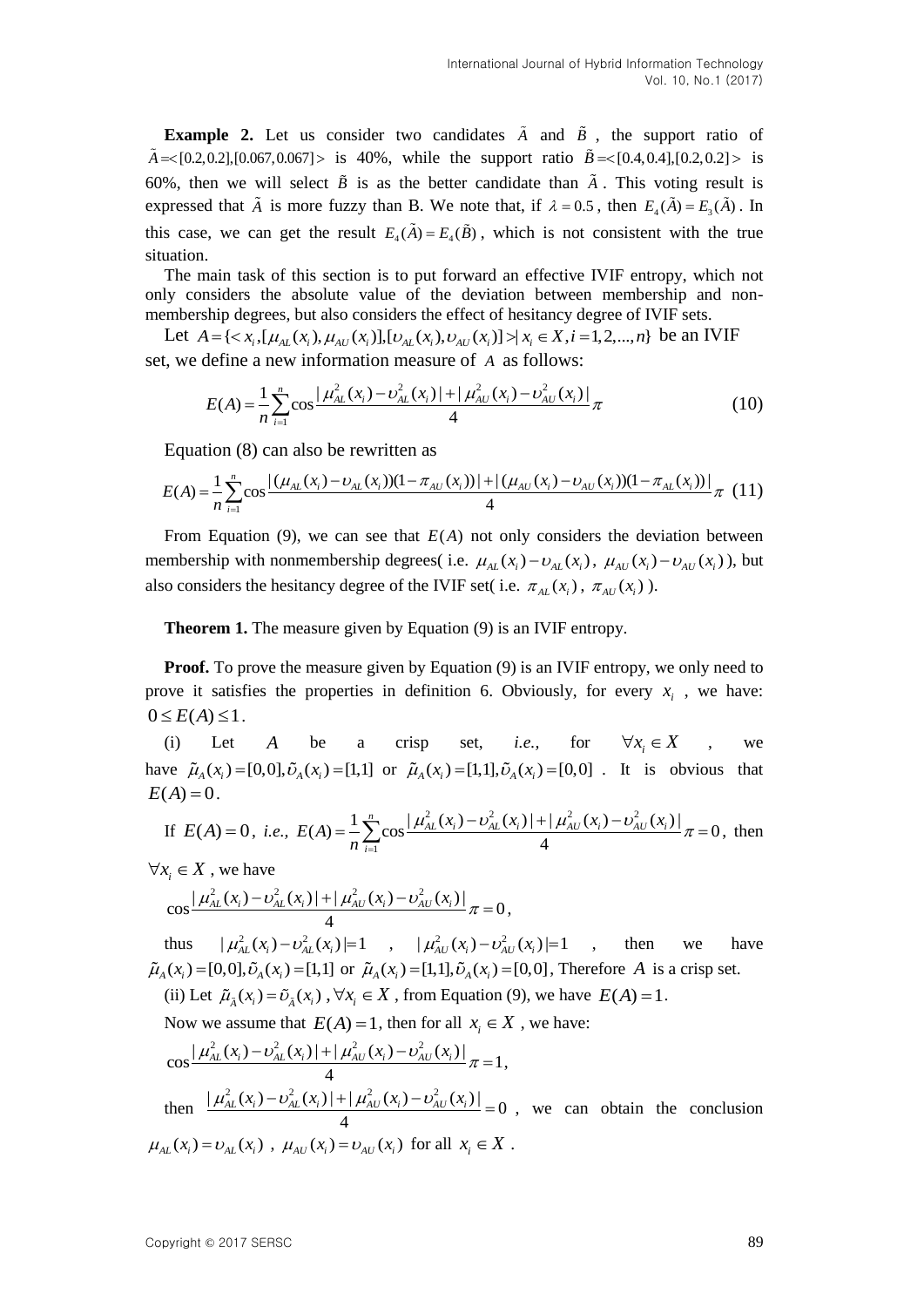International Journal of Hybrid Information Technology Vol. 10, No.1 (2017)

(iii) By 
$$
\tilde{A}^C = \{ \langle x_i, \tilde{U}_{\lambda}(x_i), \tilde{\mu}_{\lambda}(x_i) \rangle | x_i \in X \}
$$
 and Equation (9), we have:  
\n
$$
E(\tilde{A}^C) = \frac{1}{n} \sum_{i=1}^n \cos \frac{|\nu_{AL}^2(x_i) - \mu_{AL}^2(x_i)| + |\nu_{AU}^2(x_i) - \mu_{AU}^2(x_i)|}{4} \pi
$$
\n
$$
= \frac{1}{n} \sum_{i=1}^n \cos \frac{|\mu_{AL}^2(x_i) - \nu_{AL}^2(x_i)| + |\mu_{AU}^2(x_i) - \nu_{AU}^2(x_i)|}{4} \pi
$$
\n
$$
= E(A)
$$

(iv) If  $\tilde{A} \leq \tilde{B}$ , then for  $\forall x_i \in X$ , For the one case  $\tilde{\mu}_{\tilde{B}}(x_i) \leq \tilde{\nu}_{\tilde{B}}(x_i)$ ,  $\tilde{\mu}_{\tilde{A}}(x_i) \leq \tilde{\mu}_{\tilde{B}}(x_i), \tilde{\nu}_{\tilde{A}}(x_i) \geq \tilde{\nu}_{\tilde{B}}(x_i)$ , that is  $\mu_{BL}(x_i) \leq \nu_{BL}(x_i), \mu_{BU}(x_i) \leq \nu_{BU}(x_i), \mu_{AL}(x_i) \leq \mu_{BL}(x_i), \mu_{AU}(x_i) \leq \mu_{BU}(x_i),$  $\tilde{\mu}_{\tilde{\lambda}}(x_i) \geq \tilde{\mu}_{\tilde{\nu}}(x_i), \tilde{\nu}_{\tilde{\lambda}}(x_i) \leq \tilde{\nu}_{\tilde{\nu}}(x_i).$ 

Then

$$
\mu_{AL}^{2}(x_{i}) - \nu_{AL}^{2}(x_{i}) \leq \mu_{BL}^{2}(x_{i}) - \nu_{BL}^{2}(x_{i}) \leq 0
$$
  

$$
\mu_{AU}^{2}(x_{i}) - \nu_{AU}^{2}(x_{i}) \leq \mu_{BU}^{2}(x_{i}) - \nu_{BU}^{2}(x_{i}) \leq 0
$$

Thus we have

$$
|\mu_{AL}^2(x_i) - \nu_{AL}^2(x_i)| \geq |\mu_{BL}^2(x_i) - \nu_{BL}^2(x_i)|
$$
  

$$
|\mu_{AU}^2(x_i) - \nu_{AU}^2(x_i)| \geq |\mu_{BU}^2(x_i) - \nu_{BU}^2(x_i)|
$$

and

$$
|\mu_{AL}(x_i) - \nu_{AL}(x_i)| \le |\mu_{BL}(x_i) - \nu_{BL}(x_i)|
$$
  
\nand  
\n
$$
|\mu_{AU}^2(x_i) - \nu_{AU}^2(x_i)| \ge |\mu_{BU}^2(x_i) - \nu_{BU}^2(x_i)|
$$
  
\nand  
\n
$$
|\mu_{AL}^2(x_i) - \nu_{AL}^2(x_i)| + |\mu_{AU}^2(x_i) - \nu_{AU}^2(x_i)| \ge |\mu_{BL}^2(x_i) - \nu_{BL}^2(x_i)| + |\mu_{BU}^2(x_i) - \nu_{BU}^2(x_i)|
$$
  
\nSo, we can get

we can get  
\n
$$
\cos \frac{|\mu_{AL}^2(x_i) - \nu_{AL}^2(x_i)| + |\mu_{AU}^2(x_i) - \nu_{AU}^2(x_i)|}{4} \pi
$$
\n
$$
\leq \cos \frac{|\mu_{BL}^2(x_i) - \nu_{BL}^2(x_i)| + |\mu_{BU}^2(x_i) - \nu_{BU}^2(x_i)|}{4} \pi
$$

That is  $E(A) \leq E(B)$ .

Simarily, we can prove that for the case of  $\tilde{\mu}_{\tilde{B}}(z_i) \ge \tilde{\nu}_{\tilde{B}}(z_i)$ ,  $\tilde{\mu}_{\tilde{A}}(z_i) \ge \tilde{\mu}_{\tilde{B}}(z_i)$  and  $\tilde{\nu}_{\tilde{A}}(z_i) \leq \tilde{\nu}_{\tilde{B}}(z_i)$ , the result  $E(\tilde{A}) \leq E(\tilde{B})$  can also be proved.

Then we get the conclusion: If  $\overline{A} \leq \overline{B}$ , then  $E(\overline{A}) \leq E(\overline{B})$ .

## **4. A New MADM Method based on Proposed IVIF Entropy**

Suppose that there exists an alternative set  $A = \{A_1, A_2, \dots, A_m\}$  consisting of *n* noninferior alternatives from which the most preferred alternative is to be selected. A MADM method is to find the best alternative from a set of *m* alternatives with respect to a set  $O = \{o_1, o_2, \dots, o_n\}$  of *n* attributes. Suppose that the ratings of alternatives  $A_i$  on attributes  $\tilde{a}_{ij}$  are expressed with the IVIF number  $\tilde{a}_{ij} = \langle [\mu_{ijL}, \mu_{ijU}], [\nu_{ijL}, \nu_{ijU}] \rangle$ , where  $[\mu_{ijL}, \mu_{ijU}]$ and  $[U_{ijL}, U_{ijU}]$  are intervals, which express the membership (satisfactory) and nonmembership (nonsatisfactory) degree of the alternative  $A_i$  on the attribute  $o_j$  with respect to the fuzzy concept "excellence" given by the decision maker so that they satisfy the conditions:  $\mu_{ijL}, \mu_{ijU}, \nu_{ijU}, \nu_{ijU} \in [0,1]$  and  $0 \le \mu_{ijU} + \nu_{ijU} \le 1$  (*i* = 1,2, ...,*m*; *j* = 1,2, ...,*n*).

Thus, a MADM problem can be expressed with the following decision matrix: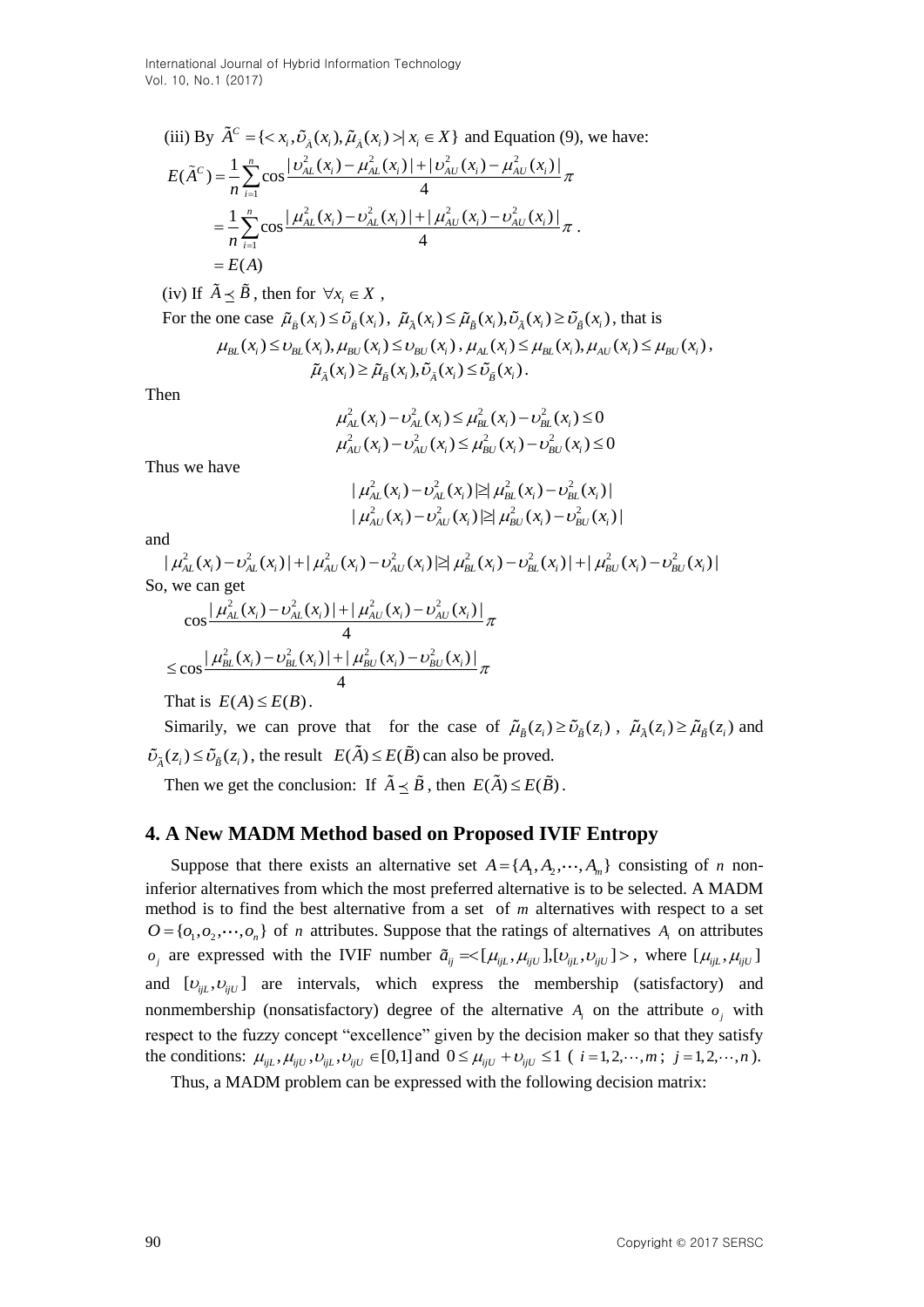$$
D = (\tilde{a}_{ij})_{m \times n} = A_2 \begin{pmatrix} \tilde{a}_{11} & \tilde{a}_{12} & \cdots & \tilde{a}_{1n} \\ \tilde{a}_{21} & \tilde{a}_{22} & \cdots & \tilde{a}_{2n} \\ \vdots & \vdots & \vdots & \ddots & \vdots \\ \tilde{a}_{m1} & \tilde{a}_{m2} & \cdots & \tilde{a}_{mn} \end{pmatrix}
$$

In real decision situations, evaluated attributes may have different importance for the decision process. Let  $W = (w_1, w_2, ..., w_n)^T$  be the weight vector of all attributes, where

 $0 \leq w_j \leq 1$  (  $j = 1, 2, \dots, n$  ) are weights of attributes  $o_j \in O$ , and satisfy 1  $\sum_{i=1}^{n} w_i = 1$ *j j w*  $\sum_{j=1}^{n} w_j = 1$ . The

information of attribute weight is usually completely unknown or partially known due to the insufficient knowledge or limitation of time of decision makers. Therefore, the determination of attribute weights is an important issue in MADM problems. Then in this section, we will develop two methods to determine the weights of attributes for the above-mentioned two cases, respectively.

#### **4.1. Weight Determining Method with Unknown Attribute Weights Information**

When the attribute weights are completely unknown, we can use the proposed IVIF entropy to determine the attribute weights based on the concept of entropy weighting method. The calculate method is given as follows:

$$
w_j = \frac{1 - e_j}{n - \sum_{j=1}^n e_j}, \quad j = 1, 2, ..., n
$$
 (12)

$$
\text{where } e_j = \frac{1}{m} \sum_{i=1}^{m} E(\tilde{a}_{ij}) \ (j = 1, 2, \cdots, n), \text{ and } E(\tilde{a}_{ij}) = \cos \frac{|\mu_{ijL}^2 - \nu_{ijL}^2| + |\mu_{ijU}^2 - \nu_{ijU}^2|}{4} \pi \text{ is the}
$$
\n
$$
\text{IVIF entropy of } \tilde{a}_{ij} = \langle [\mu_{ijL}, \mu_{ijU}], [\nu_{ijL}, \nu_{ijU}] \rangle.
$$

#### **4.2. Weight Determining Method with Partial Attribute Weight Information**

Generally, there will have more constraint conditions for the weight vector  $W = (w_1, w_2, ..., w_n)^T$ . We denote *H* as the set of the known weight information. To determine the attribute weights for MADM problem with attribute weights partially known under IVIF environment, Liu and Ren [17] determined the attribute weights by establishing a programming model according to the minimum entropy principle. In this paper, we will use the new IVIF entropy measure to determine the attribute weights and the method is similarly with Liu and Ren [17]. The specific process is given as follows.

To rank the alternatives according to the decision matrix  $D = (\tilde{a}_{ij})_{m \times n}$ , we propose a method to obtain the attribute weight vector by means of the proposed IVIF entropy measure. Entropy measure describes the degree of the fuzziness and intuitionism. The smaller the intuitionistic fuzzy entropy, the smaller of the fuzzy degree of attribute evaluation information, thus the more decision-making certainty information will be. Hence, we can utilize the principle of minimum entropy value to get the weight vector of attribute by computing the following programming: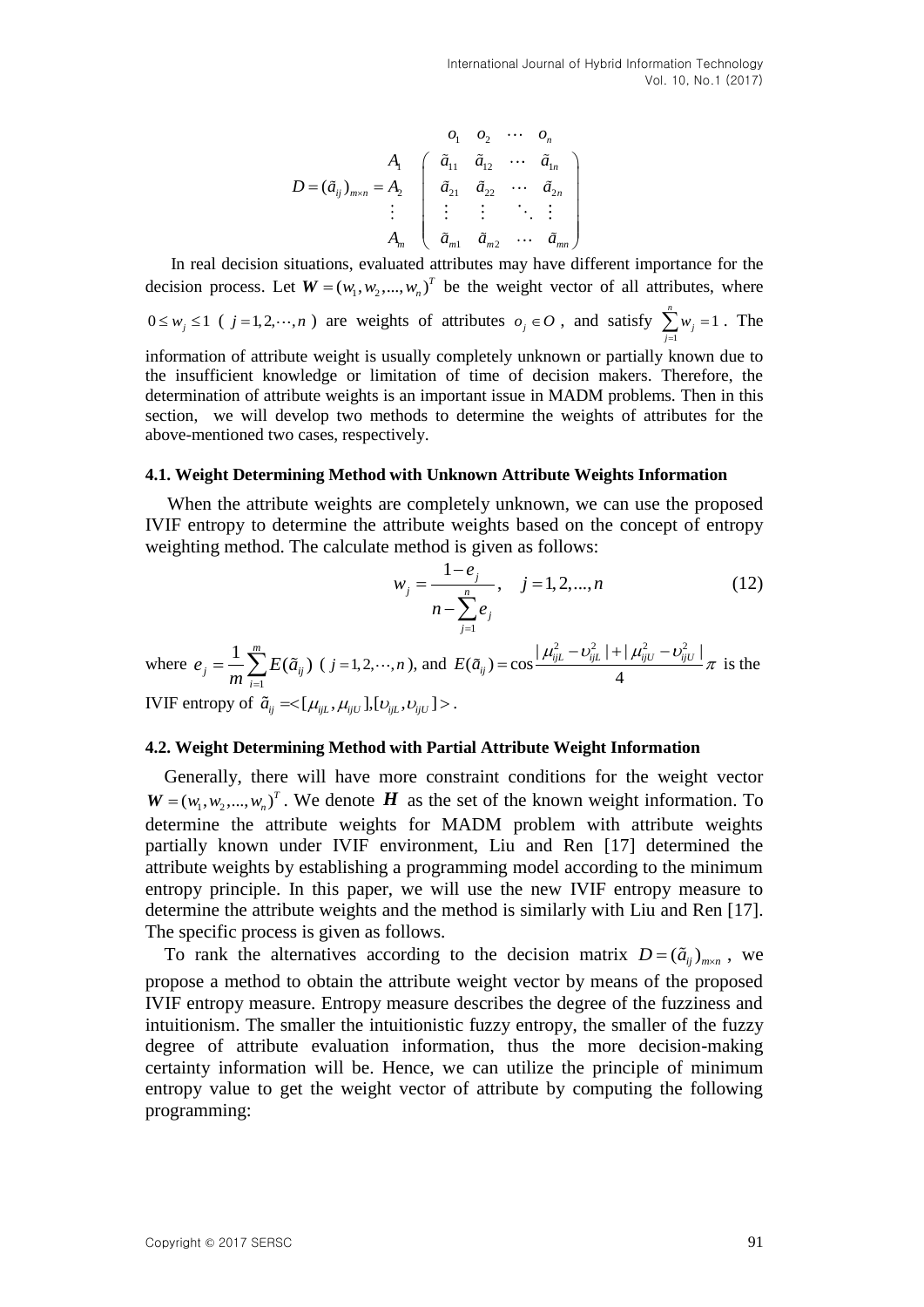International Journal of Hybrid Information Technology Vol. 10, No.1 (2017)

$$
\min E(A_i) = \sum_{j=1}^n w_j E(\tilde{a}_{ij}) = \sum_{j=1}^n w_j \cos \frac{|\mu_{ijL}^2 - \nu_{ijL}^2| + |\mu_{ijU}^2 - \nu_{ijU}^2|}{4} \pi
$$
  
s.t. 
$$
\sum_{j=1}^n w_j = 1
$$
  

$$
W \in H
$$
 (13)

Because each alternative is fair competition, the weight coefficient with respect model:  $(\frac{2}{2} - v^2)(\frac{2}{2} + (u^2)(\frac{2}{2} - v^2))$ 

to the same attribute should be also equal, thus we get the following optimization model:  
\n
$$
\text{min } E = \sum_{i=1}^{m} E(A_i) = \sum_{i=1}^{m} \sum_{j=1}^{n} w_j \cos \frac{(\mu_{ijL}^2 - \nu_{ijL}^2)^2 + (\mu_{ijU}^2 - \nu_{ijU}^2)^2}{4} \pi
$$
\n
$$
\text{s.t. } \sum_{j=1}^{n} w_j = 1 \tag{14}
$$
\n
$$
W \in H
$$

Hence, by solving the Equation (14), the optimal solution  $W^* = \arg \min E$  is chosen as the optimal attribute weights.

#### **4.3. The New MADM method based on the Proposed IVIF Entropy**

In this subsection, we put forward the new MADM method based on the abovementioned work and the concept of compromise ratio method. The specific calculation steps are given as follows:

**Step 1**. Calculate the attribute weights according to Section 4.1 and Section 4.2;

**Step 2**. Determine the positive ideal solution (PIS) and negative ideal solution (NIS) of the intuitionistic fuzzy MADM problem.

The PIS is defined as:  $A^* = (\tilde{a}_1^*, \tilde{a}_2^*, \dots, \tilde{a}_n^*)$ , where  $\tilde{a}_j^* = \langle [1,1], [0,0] \rangle \ (j = 1, 2, \dots, n)$ . The NIS is defined as:  $A^- = (\tilde{a}_1^-, \tilde{a}_2^-, \cdots, \tilde{a}_n^-)$ , where  $\tilde{a}_j^- \ll [0,0], [1,1] > (j = 1,2,\cdots,n)$ .

**Step 3**. According to the weighted Hamming distance measure in Definition 3, the distance measures between alternative  $A_i$  with PIS and NIS are calculated respectively as follows:<br>  $d(A_i, A^*) = \frac{1}{4} \sum_{j=1}^{n} w_j (|1 - \mu_{ijL}| + |1 - \mu_{ijU}| + |\nu_{ijL} - 0| + |\nu_{ijU} - 0| + |\pi_{ijL} - 0| + |\pi_{ijU} - 0|)$ follows:

d(
$$
A_i
$$
,  $A^*$ ) =  $\frac{1}{4} \sum_{j=1}^n w_j (|1 - \mu_{ijL}| + |1 - \mu_{ijU}| + |\nu_{ijL} - 0| + |\nu_{ijU} - 0| + |\pi_{ijL} - 0| + |\pi_{ijU} - 0|)$   
\n=  $\frac{1}{4} \sum_{j=1}^n w_j (|1 - \mu_{ijL}| + |1 - \mu_{ijU}| + |\nu_{ijL}| + |\nu_{ijU}| + |1 - \mu_{ijU} - \nu_{ijU}| + |1 - \mu_{ijL} - \nu_{ijL}|)$   
\n=  $\frac{1}{2} \sum_{j=1}^n w_j (2 - \mu_{ijL} - \mu_{ijU})$ 

$$
-\frac{1}{2} \sum_{j=1}^{n} w_j (2 - \mu_{ijU})
$$
  

$$
d(A_i, A^-) = \frac{1}{4} \sum_{j=1}^{n} w_j (|\mu_{ijL}| + |\mu_{ijU}| + |1 - \nu_{ijL}| + |1 - \nu_{ijU}| + |\pi_{ijL} - 0| + |\pi_{ijU} - 0|)
$$
  

$$
= \frac{1}{4} \sum_{j=1}^{n} w_j (|\mu_{ijL}| + |\mu_{ijU}| + |1 - \nu_{ijL}| + |1 - \nu_{ijU}| + |1 - \mu_{ijU} - \nu_{ijU}| + |1 - \mu_{ijL} - \nu_{ijL}|)
$$
  

$$
= \frac{1}{2} \sum_{j=1}^{n} w_j (2 - \nu_{ijL} - \nu_{ijU})
$$

**Step 4**. Calculate the compromise ratio value of each alternative.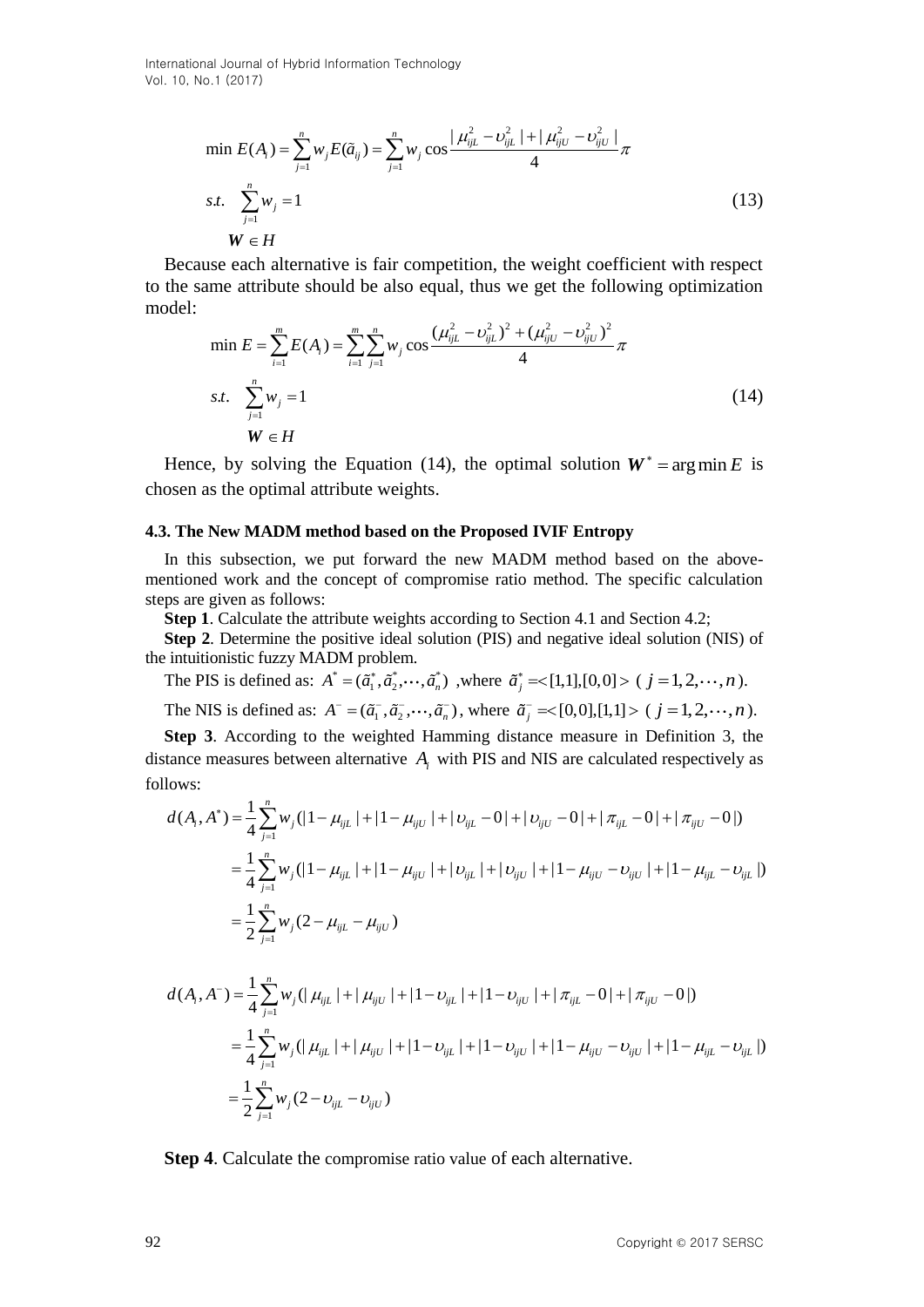The compromise ratio value  $\xi$  represents the distances between the PIS and NIS simultaneously, and furthermore it can represent the subjective attitude of the decision maker by parameter  $\varepsilon$ . The compromise ratio value of each alternative is calculated as [18]: :<br>\*)-d(A A\*) d(A A<sup>-</sup>)-d(A\*) parameter  $\varepsilon$ . The compromise ratio<br> $-\frac{d_i(A_i, A^*)}{d_i(A_i, A^-) - d_{-}(A^*)}$ 

$$
\xi_i = \varepsilon \frac{d_-(A^*) - d_i(A_i, A^*)}{d_-(A^*) - d_+(A^*)} + (1 - \varepsilon) \frac{d_i(A_i, A^-) - d_-(A^*)}{d_+(A^-) - d_-(A^-)} \quad (i = 1, 2, ..., m)
$$
(15)

Where  $d_{-}(A^*) = \max_{1 \le i \le m} \{ d(A_i, A^*) \}, d_{+}(A^*) = \min_{1 \le i \le m} \{ d(A_i, A^*) \}, d_{-}(A^-) = \min_{1 \le i \le m} \{ d(A_i, A^-) \},$  $d_+(A^-) = \max_{1 \le i \le m} \{ d(A_i, A^-) \}$  and  $\varepsilon \in [0,1]$  is the attitude factor, which represents the decision maker's subjective attitude with respect to the relative distances of alternative with PIS and NIS, and generally  $\varepsilon = 0.5$ .

**Step 5**. Rank the alternatives according to the compromise ratio value  $(\xi_i)$  in decreasing order. The larger the value of  $\xi$  represents the better of the corresponding alternative *Ai* .

### **5. Numerical Examples**

In order to illustrate the application of the proposed MADM method, two examples are given as follows:

**Example 1.** (This is the case of the attribute weights are complete unknown)

With the expansion of enterprise scale, enterprises need to introduce ERP management system to enhance competitiveness under the environment of economic globalization and fierce business competition,

ERP mainly lies in the integration of external resources within the enterprise, in a series of business process transformation, to improve the enterprise system, enhance the competitive ability and its content includes procurement, financial management, manufacturing, sales, research and development, human resources power module, and tts function can be further extended outward and supply chain management, customer relationship management, the combination of business intelligence. Thus ERP management system is a set of perfect function and the import process with highly complex, high risk, and import expensive suit software [8]. Based on the above characteristics, if enterprises want to conduct the software development, they must invest the massive human, physical strength, time and money *etc.,* which are completely not in line with the economic benefit. Therefore based on the consideration of economic benefit, enterprises will take with rich experience for guiding software package suppliers, and buy the current ERP software package, to save system development costs and shorten the time to implement, fast on-line operation, to grasp business opportunities.

The expansion of enterprise scale urges the enterprise to implement ERP management. After a preliminary investigation and screening, the enterprise finally determine five candidate ERP softwares  $A_i$  ( $i = 1, 2, 3, 4, 5$ ) to be choosen. Evaluated attributes ares ystem cost  $(o_1)$ , functional satisfaction  $(o_2)$ , system stability  $(o_3)$ , software credibility  $(o_4)$  and service level  $(o_5)$ . After the expert investigation and statistical analysis, the evaluation results of these 5 ERP softwares (alternatives) are obtained and expressed by IVIF numbers. Evaluated values are shown in Table 1.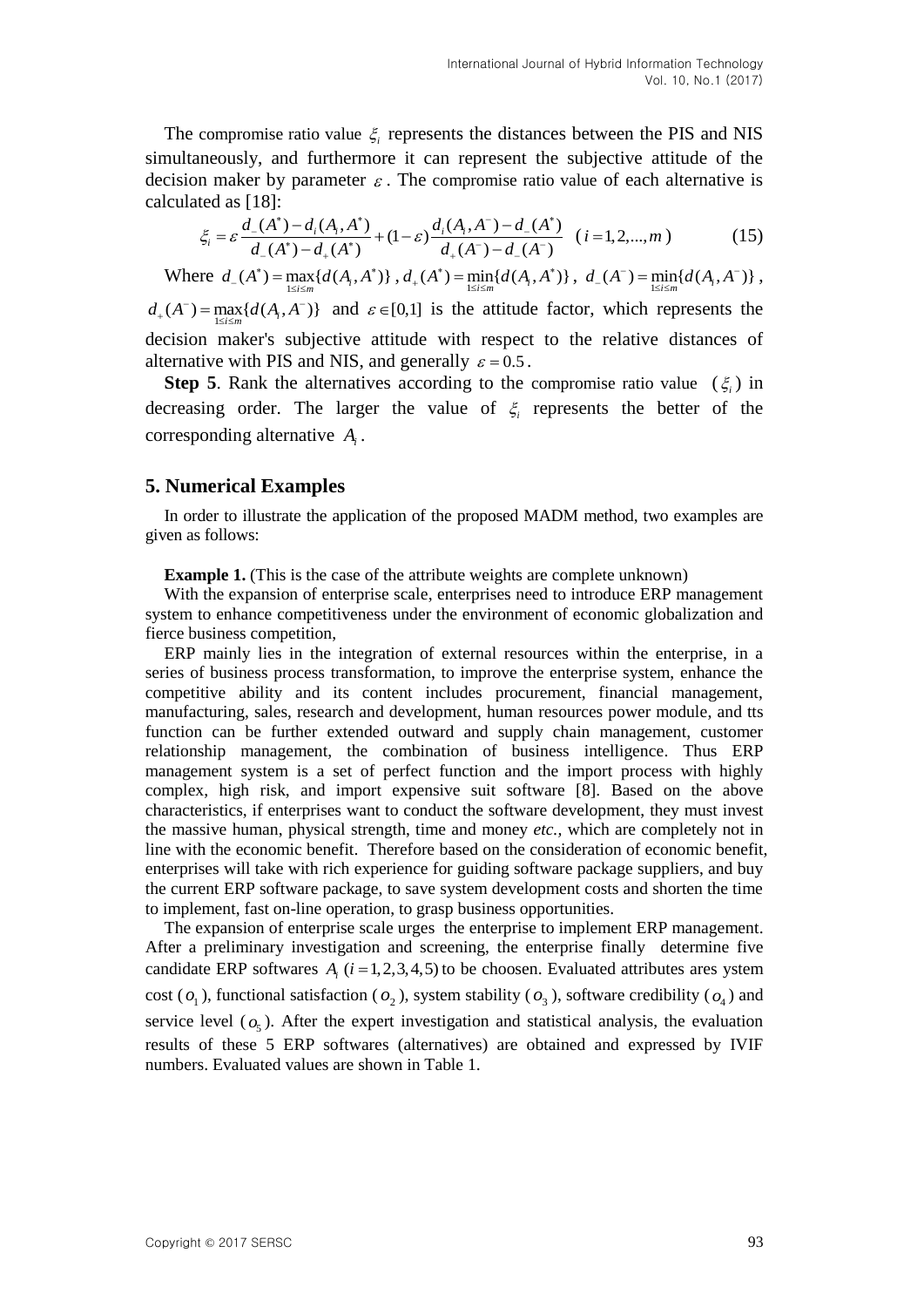| ERP                          | <b>Attributes</b> |                   |                   |                   |                   |  |
|------------------------------|-------------------|-------------------|-------------------|-------------------|-------------------|--|
| Software                     | O <sub>1</sub>    | O <sub>2</sub>    | $O_3$             | $O_4$             | $O_{5}$           |  |
| $A_{\rm i}$                  | $<$ [0.4,0.5],    | $\leq$ [0.5,0.6], | $<0.6, 0.7$ ,     | < [0.7, 0.8],     | $< 0.7, 0.8$ ,    |  |
|                              | [0.4, 0.5]        | [0.1, 0.2]        | [0.2, 0.3]        | [0.1, 0.2]        | [0.0, 0.2]        |  |
| $A_{\!\scriptscriptstyle 2}$ | < [0.6, 0.8],     | $\leq$ [0.5,0.6], | $< 0.4, 0.5$ ,    | $<$ [0.4,0.6],    | $<$ [0.4,0.7],    |  |
|                              | [0.1, 0.2]        | [0.3, 0.4]        | [0.3, 0.4]        | [0.3, 0.4]        | [0.1, 0.3]        |  |
| $A_{3}$                      | $<$ [0.5,0.6],    | $<$ [0.5,0.7],    | $<$ [0.5,0.6],    | < [0.3, 0.4],     | < [0.6, 0.7],     |  |
|                              | [0.3, 0.4]        | [0.1, 0.2]        | [0.3, 0.4]        | [0.2, 0.5]        | [0.2, 0.3]        |  |
| $A_{\!\scriptscriptstyle 4}$ | $<$ [0.5,0.6],    | $< [0.7, 0.8]$ ,  | $<$ [0.4,0.5],    | $<$ [0.5,0.7],    | $<$ [0.5,0.7],    |  |
|                              | [0.3, 0.4]        | [0.0, 0.1]        | [0.2, 0.4]        | [0.1, 0.2]        | [0.2, 0.3]        |  |
|                              |                   |                   |                   |                   |                   |  |
| $A_{\varsigma}$              | $<$ [0.4,0.7],    | $<$ [0.5,0.6],    | $\leq$ [0.3,0.6], | $\leq$ [0.6,0.8], | $\leq$ [0.4,0.5], |  |
|                              | [0.2, 0.3]        | [0.2, 0.4]        | [0.3, 0.4]        | [0.1, 0.2]        | [0.2, 0.3]        |  |

In order to determine the best ERP management software, this paper uses the proposed method for sorting and selection of the 5 ERP management softwares.

**Step 1**. According to the Section 4.1, the attribute weights vector is obtained as:

 $W = (0.1498, 0.2426, 0.0803, 0.2720, 0.2554)^T$ 

**Step 2.** The PIS (
$$
A^*
$$
) and NIS ( $A^-$ ) are respectively given as:

$$
W = (0.1498, 0.2426, 0.0803, 0.2720, 0.2554)
$$
  
the PIS (*A*<sup>\*</sup>) and NIS (*A*<sup>-</sup>) are respectively given as:  

$$
A^* = (\tilde{a}_1^*, \tilde{a}_2^*, ..., \tilde{a}_5^*) = (\langle [1,1], [0,0] \rangle, \langle [1,1], [0,0] \rangle, ..., \langle [1,1], [0,0] \rangle)
$$

 $A^- = (\tilde{a}_1^-, \tilde{a}_2^-, ..., \tilde{a}_5^-) = (\langle [0,0], [1,1] \rangle, \langle [0,0], [1,1] \rangle, ..., \langle [0,0], [1,1] \rangle)$ 

**Step 3**. The distance measures of each alternative from PIS and NIS are calculated as:<br> $d(A, A^*) = 0.3515, d(A, A^*) = 0.4492, d(A, A^*) = 0.4667.$ 

 $a_1, a_2, ..., a_5$   $\langle \langle 0, 0 \rangle, [1, 1]$ ,  $\langle \langle 0, 0 \rangle, [1, 1]$ ,  $\langle ... \rangle, \langle 0, 0 \rangle, [1, 1]$ <br>ince measures of each alternative from PIS and NIS are cannot  $(A_1, A^*) = 0.3515, d(A_2, A^*) = 0.4492, d(A_3, A^*) = 0.4667$ ,  $(A_1, A^*) = 0.3515, d(A_2, A^*) = 0.4492$ <br> $(A_4, A^*) = 0.3831, d(A_5, A^*) = 0.4428$  $d(A_1, A_2, ..., A_5) = (\text{C}_1 0, 0), [1, 1] \times, [\text{C}_2 0], [1, 1] \times,$ <br>tance measures of each alternative from PIS and  $d(A_1, A^*) = 0.3515, d(A_2, A^*) = 0.4492, d(A_3, A)$  $d(A_1, A^*) = 0.3515, d(A_2, A)$ <br> $d(A_4, A^*) = 0.3831, d(A_5, A)$ sures of each alternative from PIS and NIS are called  $(0, 0, 1, 1, 1)$ ,  $\lambda$ ,  $(0, 0, 1, 1)$ ,  $\lambda$ ,  $(0, 0, 1, 1)$ ,  $\lambda$ ,  $(0, 0, 1, 1)$ ,  $\lambda$ ,  $(0, 0, 1, 1)$ ,  $\lambda$ ,  $(0, 0, 1, 1)$ ,  $\lambda$ ,  $(0, 0, 1, 1)$ ,  $\lambda$ ,  $(0, 0, 1,$ = 0.3515,  $d(A_2, A^*)$  = 0.4492,<br>= 0.3831,  $d(A_5, A^*)$  = 0.4428

- $A^*$ ) = 0.3831,  $d(A_5)$  $( ) = 0.3515, d(A_2, A^{\dagger}) = 0$ <br>\*) = 0.3831 d(A, A\*) = 0.
- $(A_4, A^*) = 0.3831, d(A_5, A^*) = 0.4428$ <br>  $(A_1, A^-) = 0.8098, d(A_2, A^-) = 0.7183, d(A_3, A^-) = 0.7241,$  $(A_1, A^-) = 0.8098, d(A_2, A^-) = 0.7183,$ <br> $(A_4, A^-) = 0.8067, d(A_5, A^-) = 0.7570$  $d(A_4, A^*) = 0.3831, d(A_5, A^*) = 0.4428$ <br> $d(A_1, A^-) = 0.8098, d(A_2, A^-) = 0.7183, d(A_3, A)$  $d(A_1, A^-) = 0.8098, d(A_2, A$ <br>  $d(A_4, A^-) = 0.8067, d(A_5, A)$  $(3^{*})$  = 0.3831,  $d(A_5, A^*)$  = 0.4428<br>  $(a^{-})$  = 0.8098,  $d(A_2, A^-)$  = 0.7183,  $d(A_3, A^-)$  = 0.7241,  $(1) = 0.8098, d(A_2, A_-) = 0$ <br>  $(5) = 0.8067, d(A_2, A_-) = 0.8067$ = 0.8098,  $d(A_2, A^-)$  = 0.7183,<br>= 0.8067,  $d(A_5, A^-)$  = 0.7570
- $A_{4}$ ,  $A^{-}$ ) = 0.8067,  $d(A_{5})$

**Step 4.** Set  $\varepsilon = 0.5$ , the compromise ratio values are calculated as:

$$
d(A_4, A_-) = 0.8067, d(A_5, A_-) = 0.7570
$$
  
\n $\varepsilon = 0.5$ , the compromise ratio values are calculated as:  
\n $\xi_1 = 1.0000, \xi_2 = 0.0762, \xi_3 = 0.0316, \xi_4 = 0.8457, \xi_5 = 0.3157$ .

Therefore, the ranking order of all alternatives is  $A_1 \succ A_4 \succ A_5 \succ A_2 \succ A_3$ , and  $A_1$  is the desirable alternative.

**Example 2.** (This is the case of the attribute weights are partially known.) The example is adopted from Wei [19], which considers a company's selection of outstanding management personnel.

Suppose a company wants to choose a good management personnel from 5 candidates  $A_i$   $(i = 1, 2, ..., 5)$ . Through discussion of company managers, the final determined evaluation attributes are professional skills  $(o_1)$ , interpersonal skills  $(o_2)$ , rational skills  $(o_3)$  and design skills  $(o_4)$ . Assuming that the evaluation information of the potential managers is given by the IVIF numbers, the corresponding IVIF decision matrix  $D = (\tilde{a}_{ij})_{m \times n}$  is shown in Table 2.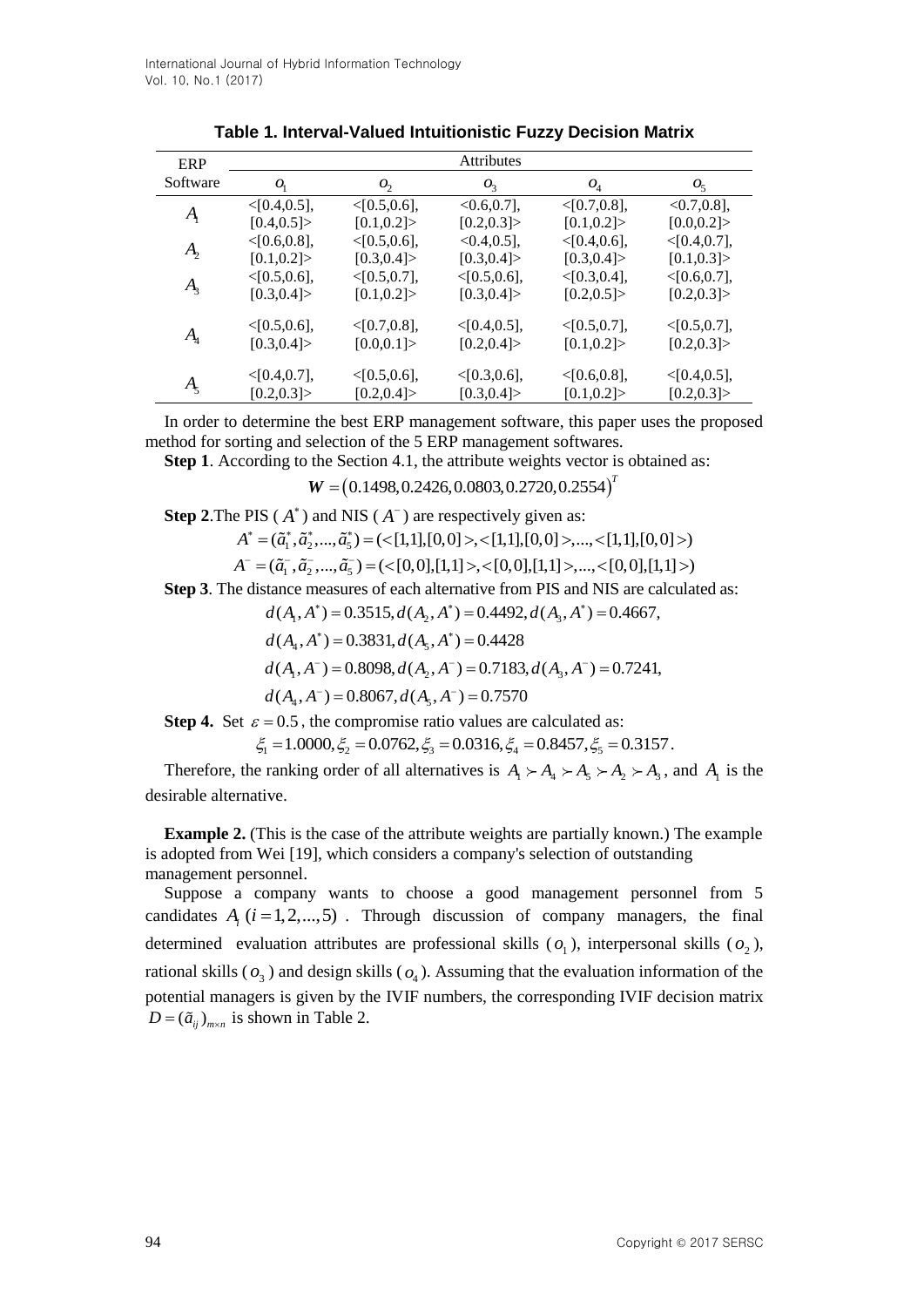|                              | <b>Attributes</b> |                   |                   |                |  |
|------------------------------|-------------------|-------------------|-------------------|----------------|--|
| Candidates                   | O <sub>1</sub>    | O <sub>2</sub>    | $O_3$             | $O_4$          |  |
|                              | $<$ [0.4,0.5],    | < [0.4, 0.6],     | $<$ [0.3,0.4],    | < [0.5, 0.6],  |  |
| $A_{\!\scriptscriptstyle 1}$ | [0.3, 0.4]        | [0.2, 0.4]        | [0.4, 0.5]        | [0.1, 0.3]     |  |
|                              | $<$ [0.5,0.6],    | < [0.6, 0.7],     | < [0.5, 0.6],     | < [0.4, 0.7],  |  |
| $A_{\!\scriptscriptstyle 2}$ | [0.2, 0.3]        | [0.2, 0.3]        | [0.3, 0.4]        | [0.1, 0.2]     |  |
|                              | $<$ [0.3,0.5],    | $\leq$ [0.1,0.3], | $\leq$ [0.2,0.5], | $<$ [0.2,0.3], |  |
| $A_{3}$                      | [0.3, 0.4]        | [0.5, 0.6]        | [0.4, 0.5]        | [0.4, 0.6]     |  |
|                              | $<$ [0.2,0.5],    | $<$ [0.4,0.7],    | $\leq$ [0.4,0.5], | $<$ [0.5,0.8], |  |
| $A_{\!\scriptscriptstyle 4}$ | [0.3, 0.4]        | [0.1, 0.2]        | [0.3, 0.5]        | [0.1, 0.2]     |  |
|                              | $<$ [0.3,0.4],    | < [0.7, 0.8],     | < [0.5, 0.6],     | < [0.6, 0.7],  |  |
| Ą                            | [0.1, 0.3]        | [0.1, 0.2]        | [0.2, 0.4]        | [0.1, 0.2]     |  |

**Table 2. Interval-Valued Intuitionistic Fuzzy Decision Matrix**

Assume the attribute weights are partially known, and the weights satisfies the set

 $H = \{0.13 \leq w_1 \leq 0.15, 0.35 \leq w_2 \leq 0.40, 0.15 \leq w_3 \leq 0.20, 0.30 \leq w_4 \leq 0.35, w_3 \leq w_4\}.$ 

Then the calculation steps of the proposed decision making method are given as follows:

**Step 1**. According to the Equation (19), we can establish the following programming odel:<br>
min  $E = 4.9064w_1 + 4.2861w_2 + 4.8951w_3 + 4.3749w_4$ model:

$$
\min E = 4.9064w_1 + 4.2861w_2 + 4.8951w_3 + 4.3749w_4
$$

min 
$$
E = 4.9064w_1 + 4.2861w_2 + 4.895
$$
  
\n
$$
\begin{cases}\n0.13 \le w_1 \le 0.15 \\
0.35 \le w_2 \le 0.40 \\
0.15 \le w_3 \le 0.20 \\
0.30 \le w_4 \le 0.35 \\
w_3 \le w_4 \\
w_1 + w_2 + w_3 + w_4 + w_5 = 1\n\end{cases}
$$

We use MATLAB software to solve this model, and get the optimum attribute weight vector:

$$
W = (0.13, 0.40, 0.15, 0.32)^T.
$$

**Step 2.** The PIS  $(A^*)$  and NIS  $(A^-)$  are respectively given as:

 $A^* = (\tilde{a}_1^*, \tilde{a}_2^*, \tilde{a}_3^*, \tilde{a}_4^*, \tilde{a}_5^*) = (\langle [1,1], [0,0] \rangle, \langle [1,1], [0,0] \rangle, \ldots, \langle [1,1], [0,0] \rangle)$ 

 $A^- = (\tilde{a}_1^-,\tilde{a}_2^-,\tilde{a}_3^-,\tilde{a}_4^-,\tilde{a}_5^-) = (\langle [0,0],[1,1] \rangle, \langle [0,0],[1,1] \rangle, \ldots, \langle [0,0],[1,1] \rangle)$ 

**Step 3**. The weighted Hamming distance measures of each alternative from PIS and S are calculated as  $d(A_1, A^*) = 0.5130, d(A_2, A^*) = 0.4100, d(A_3, A^*) = 0.7355$ , NIS are calculated as<br>  $d(A, A^*) = 0.5130 d(A, A^*) = 0.4100 d(A, A^*) = 0$ 

$$
d(A1, A*) = 0.5130, d(A2, A*) = 0.4100, d(A3, A*) = 0.7355,d(A4, A*) = 0.4590, d(A5, A*) = 0.3640
$$

 $(A_4, A^*) = 0.4590, d(A_5, A^*) = 0.3640$ <br>  $(A_1, A^-) = 0.7030, d(A_2, A^-) = 0.7670, d(A_3, A^-) = 0.5070,$  $(A_1, A^-) = 0.7030, d(A_2, A^-) = 0.7670$ <br> $(A_4, A^-) = 0.7865, d(A_5, A^-) = 0.8210$  $d(A_4, A^*) = 0.4590, d(A_5, A^*) = 0.3640$ <br> $d(A_1, A^-) = 0.7030, d(A_2, A^-) = 0.7670, d(A_3, A)$  $d(A_1, A^-) = 0.7030, d(A_2, A$ <br> $d(A_4, A^-) = 0.7865, d(A_5, A$ \*) = 0.4590,  $d(A_5, A^*)$  = 0.3640<br>
- ) = 0.7030,  $d(A_2, A^-)$  = 0.7670,  $d(A_3, A^-)$  = 0.5070,  $(1) = 0.7030, d(A_2, A_-) = 0$ <br> $(5) = 0.7865, d(A_2, A_-) = 0$ = 0.7030,  $d(A_2, A^-)$  = 0.7670,<br>= 0.7865,  $d(A_5, A^-)$  = 0.8210

 $A_4$ ,  $A^-$ ) = 0.7865,  $d(A_5)$ 

**Step 4.** Set  $\varepsilon = 0.5$ , the compromise ratio values are calculated as: **Step 4**. Set  $\varepsilon = 0.5$ , the compromise ratio values are called  $\xi_1 = 0.6116$ ,  $\xi_2 = 0.8266$ ,  $\xi_3 = 0$ ,  $\xi_4 = 0.8172$ ,  $\xi_5 = 1.0000$ 

**Step 5.** Based on  $C<sub>i</sub>$  values, the ranking of the alternatives in descending order are  $A_5 \succ A_2 \succ A_4 \succ A_1 \succ A_3$ , and  $A_5$  is the best desirable candidate. This result is in agreement with the result in Wei [19]. However, the method presented in this paper can reflect the subjective attitude of the decision maker, and it is more consistent with the objective reality.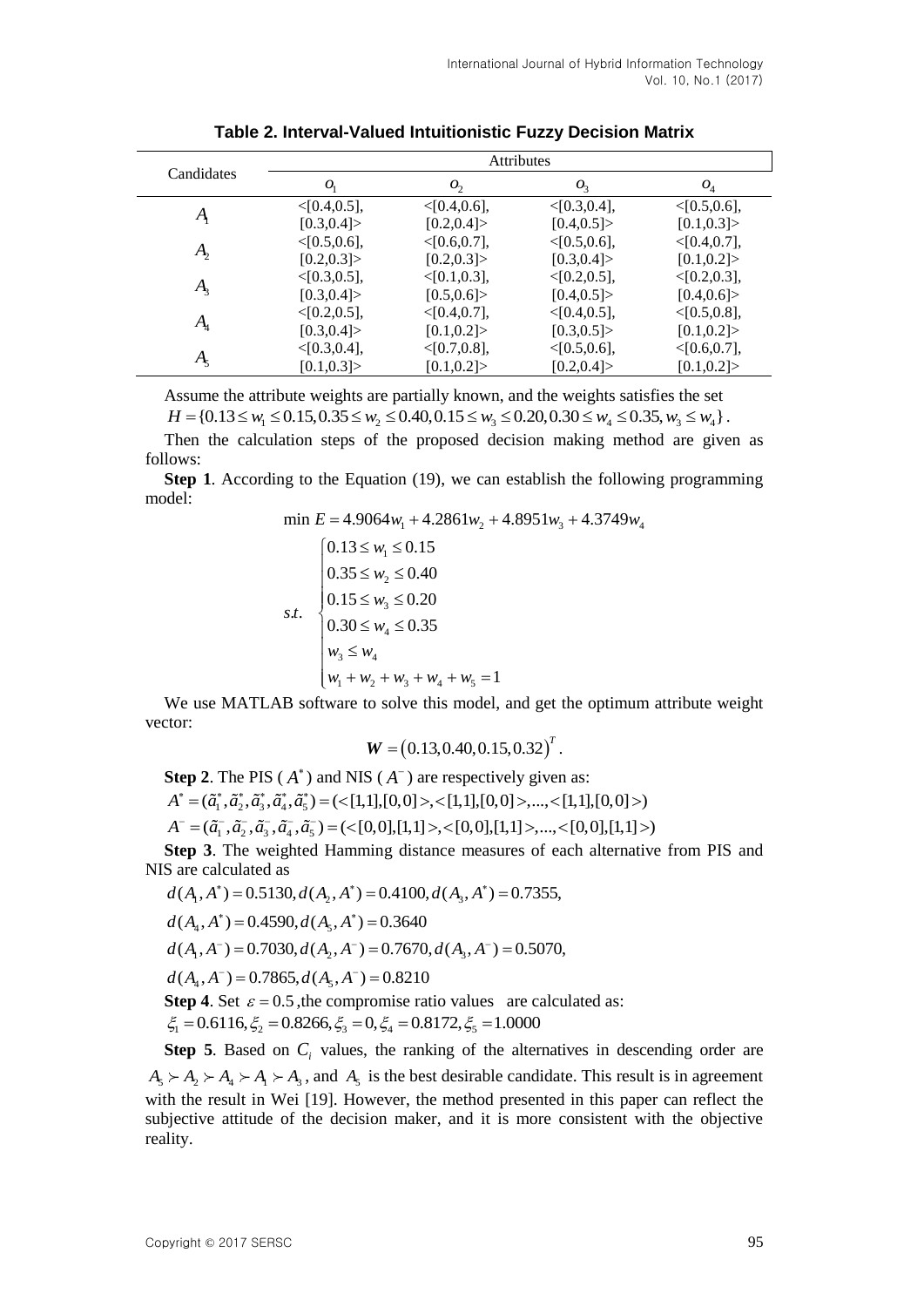# **9. Conclusion**

In order to measure the fuzzy degree of IVIF sets, a new fuzzy entropy is proposed. It includes not only the absolute value of the deviation between membership and nonmembership degrees, but also the uncertainty of the intuitionistic fuzzy sets. Thus the new IVIF can better describe the degree of uncertainty and the degree of uncertainty of the IVIF sets. On this basis, the MADM problems of two kinds of situations, which the weights information of attribute are completely unknown and partially known, are sloved by developing a new MADM method on the basis of concept of compromise ratio method.

The advatage of the new proposed MADM method are descriped as follows:

(1) Reference [20] pointed out that TOPSIS method exists some shortcomings, such as reverse problem, comprehensive evaluation value reflects only the evaluation schemes in the relative proximity, which does not reflect and ideal of optimal solution is really close to the degree. To overcome these drawbacks, Li [18] proposed a compromise ratio method for fuzzy MADM problems. In this paper, we propose a compromise ratio method for MADM problems under IVIF environment based on IVIF entropy. The method can not only reflect the alternatives is close to the ideal point away from the negative ideal point, and through introducing attitude factor which is introduced as weight of the decision making strategy of "closeness to the positive ideal solution" and more in line with the actual situation.

(2) For the two cases with attribute weights information unknown and partially known, new weighting methods are put forward by using the extended entropy method and by establishing the minimum entropy optimization model to solve the optimal weights. Two examples are used and shown the proposed method is feasible and effective.

(3) The entropy measure can be applied to image processing, pattern recognition and medical diagnosis and so on, the proposed multi attribute decision making method can be applied to such as venture investment project selection, the site selection of multi attribute decision making problem, has good theoretical value and practical value.

## **Acknowledgements**

This paper was supported by the National Natural Science Foundation of China (No. 11461029) and Natural Science Foundation of Jiangxi Province (No. 20132BAB211015 and No. 2014BAB201009). Science and Technology Research Project of Jiangxi Provincial Education Department (No. GJJ14449), and Natural Science Foundation of Jiangxi University of Science and Technology (JXUST) (No. NSFJ2014-G38).

## **References**

- [1] K. T. Atanassov, "Intuitionistic Fuzzy Sets", Fuzzy Sets and Systems, vol. 20, no. 1, **(1986)**, pp. 87-96.
- [2] K. T. Atanassov and G. Gargov, "Interval-valued intuitionistic fuzzy sets", Fuzzy Sets and Systems, vol. 31, no. 3, **(1989)**, pp. 343-349.
- [3] T. Y. Chen, "The inclusion-based TOPSIS method with interval-valued intuitionistic fuzzy sets for multiple criteria group decision making", Applied Soft Computing, vol. 26, **(2015)**, pp. 57-73.
- [4] S. P. Wan and J. Y. Dong, "Interval-valued intuitionistic fuzzy mathematical programming method for hybrid multi-criteria group decision making with interval-valued intuitionistic fuzzy truth degrees", Information Fusion, vol. 26, **(2015)**, pp. 49-65.
- [5] S. M. Chen, L. W. Lee, H. C. Liu and S. W. Yang, "Multiattribute decision making based on intervalvalued intuitionistic fuzzy values", Expert Systems with Applications, vol. 39, no. 12, **(2012)**, pp. 10343-10351.
- [6] L. A. Zadeh, "Probability measures of fuzzy events", Journal of Mathematical Analysis and Applications, vol. 23, no. 2, **(1968)**, pp. 421-427.
- [7] A. D. Luca and S. Termini, "A definition of non-probabilistic entropy in the setting of fuzzy set theory", Information Control, vol. 20, no. 4, **(1972)**, pp. 301-312.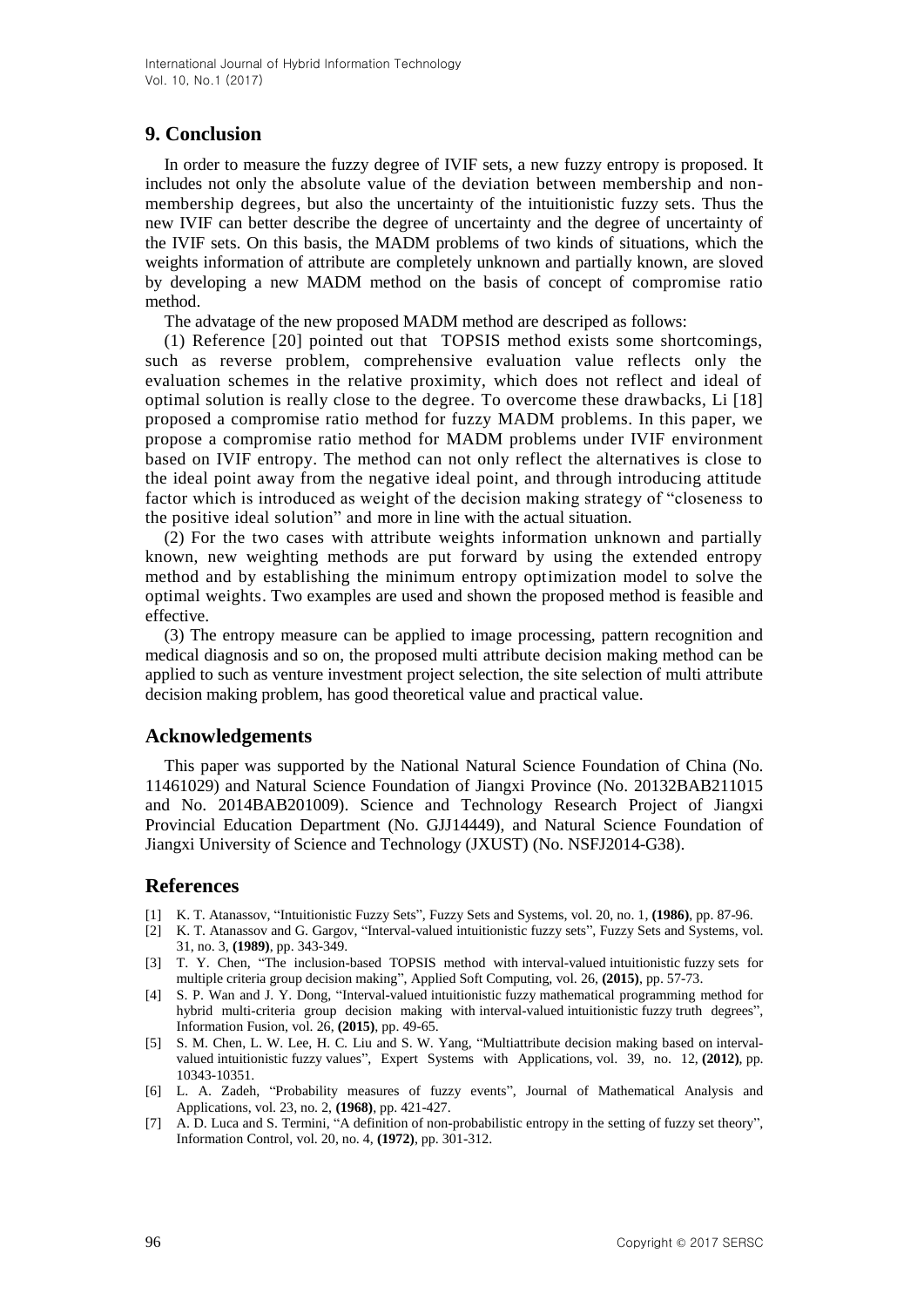- [8] X. W. Qi, C. Y. Liang, A. Q. Zhang and Y. Ding, "Approach to interval-valued intuitionistic fuzzy multiple attributes group decision making based on maximum entropy", Systems Engineering-Theory & Practice, vol. 31, no. 10, **(2011)**, pp. 1940-1948.
- [9] Q. Liu, L. P. Xu, Y. D. Ma, Z. Su and Y. Wang, "Automated image segmentation using the ULPCNN model with ultra-fuzzy entropy", Journal of Xidian University, vol. 37, no. 5, **(2010)**, pp. 817-824.
- [10] X. Y. Zou and M. Lei, "Pattern recognition of surface electromyography signal based on multiscale fuzzy entropy", Journal of Biomedical Engineering, vol. 2, no. 6, **(2012)**, pp. 1184-1188.
- [11] [11] J. Wang and P.Wang, "Intuitionistic linguistic fuzzy multi-criteria decision-making method based on intuitionistic fuzzy entropy", Control and Decision, vol. 27, **(2012)**, pp.1694-1698.
- [12] Z. S. Xu, "Intuitionistic fuzzy hierarchical clustering algorithms", Journal of System Engineering and Electronics, vol. 20, no. 1, **(2009)**, pp. 90-97.
- [13] C. P. Wei, P. Wang and Y. Z. Zhang, "Entropy, similarity measure of interval-valued intuitionistic fuzzy sets and their applications", Information Sciences, vol. 181, no. 19, **(2011)**, pp. 4273-4286.
- [14] I. K. Vlachos and G. D. Sergiadis, "Subsethood, entropy, and cardinality for interval-valued fuzzy setsan algebraic derivation", Fuzzy Sets and Systems, vol. 158, no. 12, **(2007)**, pp. 1384-1396.
- [15] J. Ye, "Multicriteria fuzzy decision-making method using entropy weights-based correlation coefficients of interval-valued intuitionistic fuzzy sets", Applied Mathematical Modelling, vol. 34, no. 12, **(2010)**, pp. 3864-3870.
- [16] F. F. Jin, L. D. Pei, H. Y. Chen and L. G. Zhou, "Interval-valued intuitionistic fuzzy continuous weighted entropy and its application to multi-criteria fuzzy group decision making", Knowledge-Based Systems, vol. 59, **(2014)**, pp. 132-141.
- [17] M. F. Liu and H. P. Ren, "A new intuitionistic fuzzy entropy and application in multi-attribute decision making", Information, vol. 5, no. 4, **(2014)**, pp. 587-601.
- [18] D. F. Li, "Compromise ratio method for fuzzy multi-attribute group decision making", Applied Soft Computing, vol. 7, no. 3, **(2007)**, pp. 807-817.
- [19] G. W. Wei, "Theory and Methods of Multiple Attribute Decision Making Based on Fuzzy Information", Beijing, China Economic Publishing House, **(2010)**.
- [20] Y. R. Wang, L. F. Ren, L. W. Chen and Z. Q. Sun, "A novel improved TOPSIS method and its application in medical science", Journal of Central South University (Medical Sciences), vol. 38, no. 2, **(2013)**, pp. 196-201.

## **Authors**



**Haiping Ren**, he is an associate professor of Jiangxi University of Science and Technology. He obtained his bachelor degree of applied mathematics in 2003 from Changsha University Science and Technology, master degree of probability and statistics in 2005 from Central South University, and Ph.D. of management science and engineering in 2015 from Jiangxi University of Finance and Economics. His major researches are Bayes statistics, fuzzy making and information fusion.



**Wanzhen Liu**, she is a lecture of Changsha Vocational & Technical College. She obtained her bachelor degree of applied mathematics in 1996 from Hunan Normal University. She has published more than 10 articles in fuzzy attribute decision making and Bayesian statistics. Now, her major researches are mainly Bayes statistics, fuzzy making and information fusion.